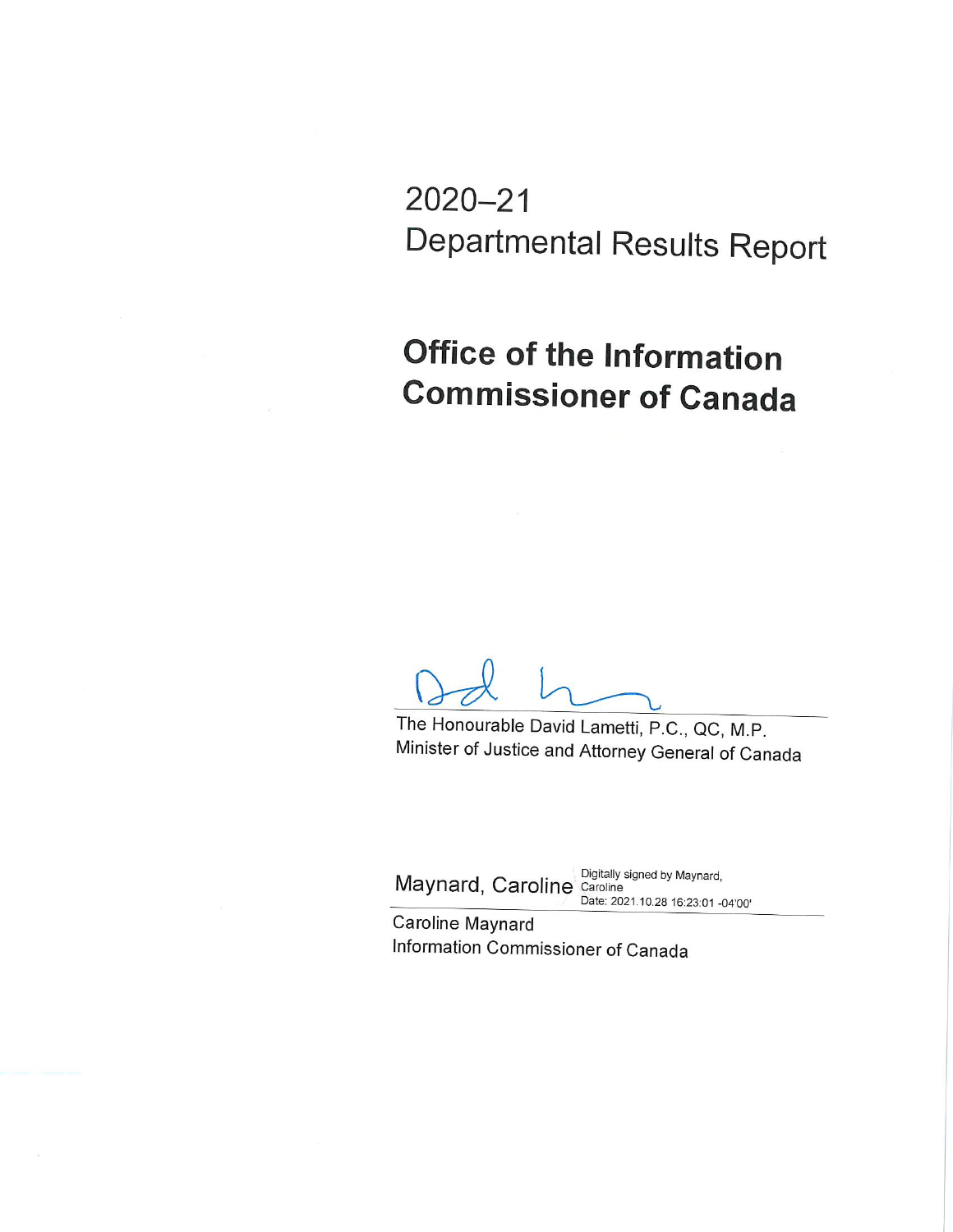Office of the Information Commissioner of Canada 30 Victoria Street Gatineau QC K1A 1H3

Tel. (toll free): 1-800-267-0441 Fax: 819-994-1768 Email: [general@ci-oic.gc.ca](mailto:general@ci-oic.gc.ca) Website: [www.oic-ci.gc.ca/](http://www.oic-ci.gc.ca/)

© Minister of Public Services and Procurement Canada 2020 Cat. No. IP1-8E-PDF ISSN 2561-2697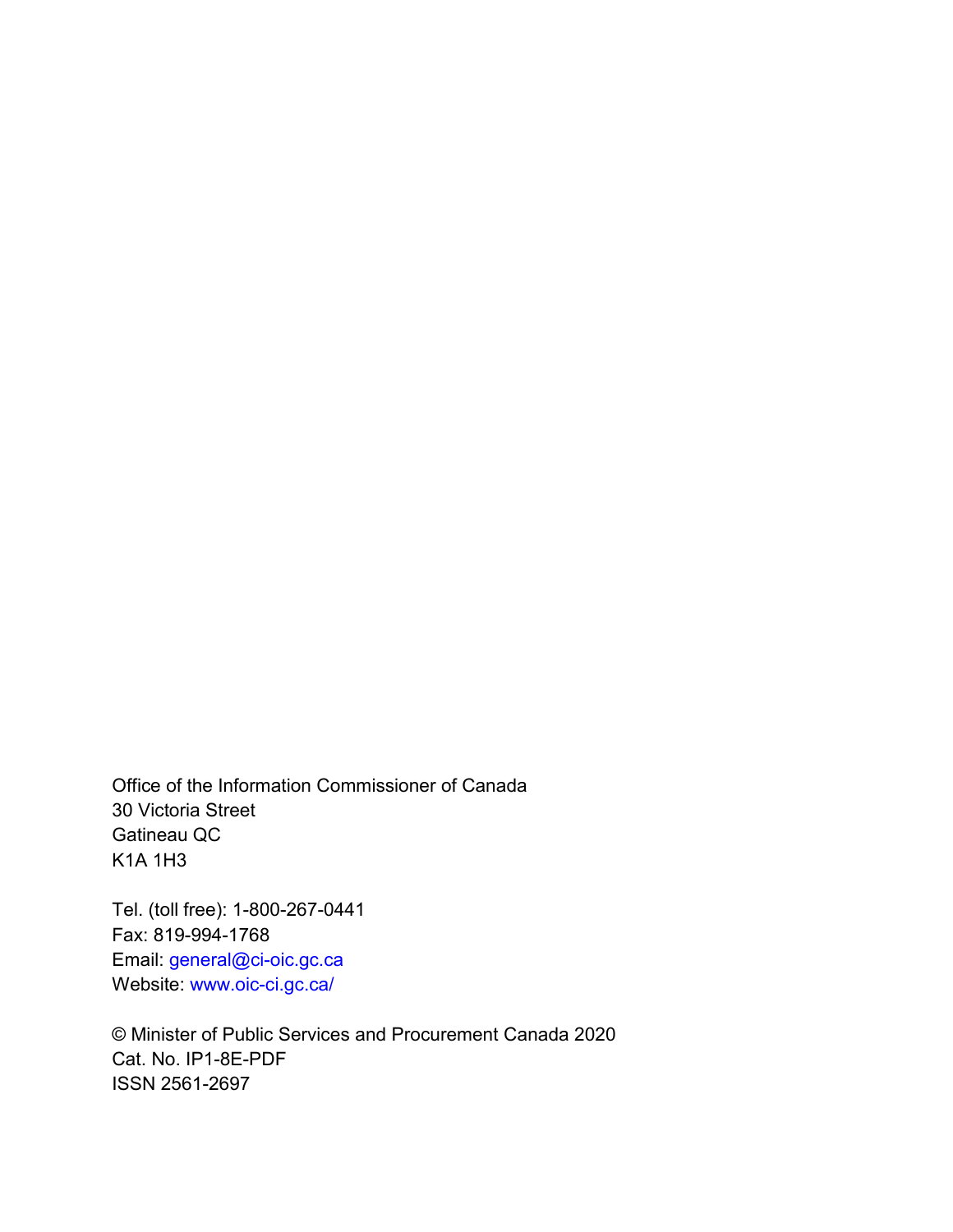### **Table of Contents**

| Financial statements and financial statements highlights 19  |  |
|--------------------------------------------------------------|--|
|                                                              |  |
|                                                              |  |
| Raison d'être, mandate and role: who we are and what we do22 |  |
|                                                              |  |
|                                                              |  |
|                                                              |  |
|                                                              |  |
|                                                              |  |
|                                                              |  |
|                                                              |  |
|                                                              |  |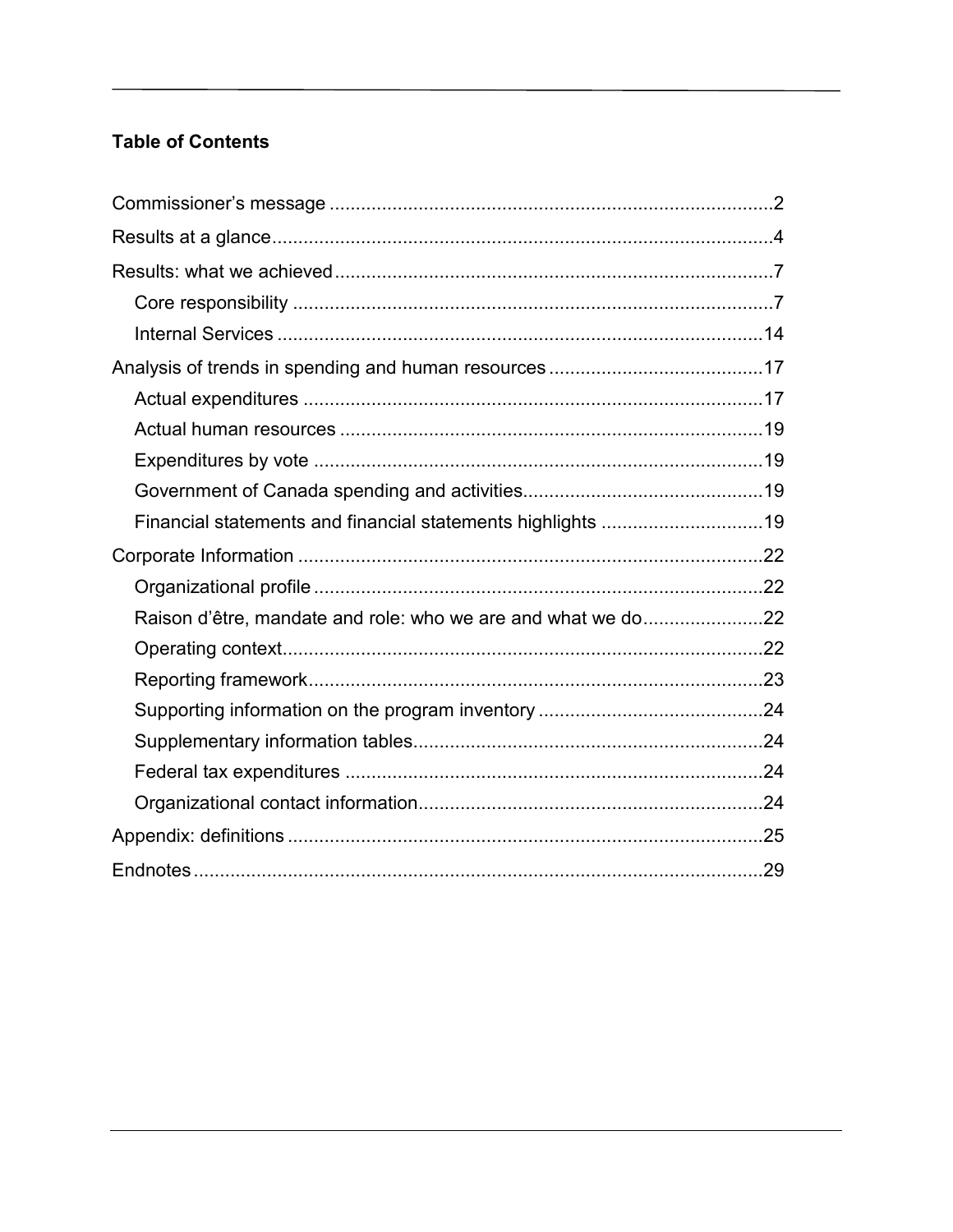#### <span id="page-3-0"></span>**Commissioner's message**

I am pleased to present the Office of the Information Commissioner's Departmental Results Report for 2020–21. We started the year just as we finished the last – by working and adapting to the reality of living through a global pandemic. Through it all, my office has worked tirelessly to preserve and protect Canada's Access to Information regime, thereby helping to ensure government institutions remain accountable to the citizens they serve.

The pandemic has forced the Office of the Information Commissioner (OIC) to undertake significant changes to the way we conduct investigations and the related work under our mandate. This included expanding the use of technology, ensuring health and safety



measures were in place for those who were still required to work from the office, sharing information to help employees manage both their health and safety at home and maintain their overall physical and mental health.

In spite of the challenges we faced, the OIC had a very successful year in 2020–21, continuing to deliver on our mandate to conduct investigations. We set an ambitious goal of completing 4,000 files in 2020–21 and thanks to the hard work and commitment of our employees, the OIC achieved this goal, completing 4,060 complaints by March 31, 2021. Furthermore the OIC continued its effort to resolve older and complex files by working with complainants and institutions to bring these case to resolution more efficiently by assigning them to a dedicated team of experienced investigators.

Our investigators specialize in types and topics of complaints, particular complainants and specific institutions. In doing so, they build working relationships with stakeholders, become well versed in the subject matter that complaints frequently address, and develop a better understanding of the specific circumstances leading up to complaints. They work with complainants and institutions to prioritize bulk or longstanding complaints. In some cases, complainants may decide to group or discontinue some files, so that we can complete the cases of most importance to them more quickly.

The OIC completed four investigations on complaints I initiated as Commissioner, including three systemic investigations. Three of these key investigations resulted in special reports to Parliament as well as concrete changes to the way the investigated institutions are handling access requests and managing information.

In addition, this year, the Treasury Board of Canada approved an OIC request that temporary funding it had received for four years be made permanent. This ongoing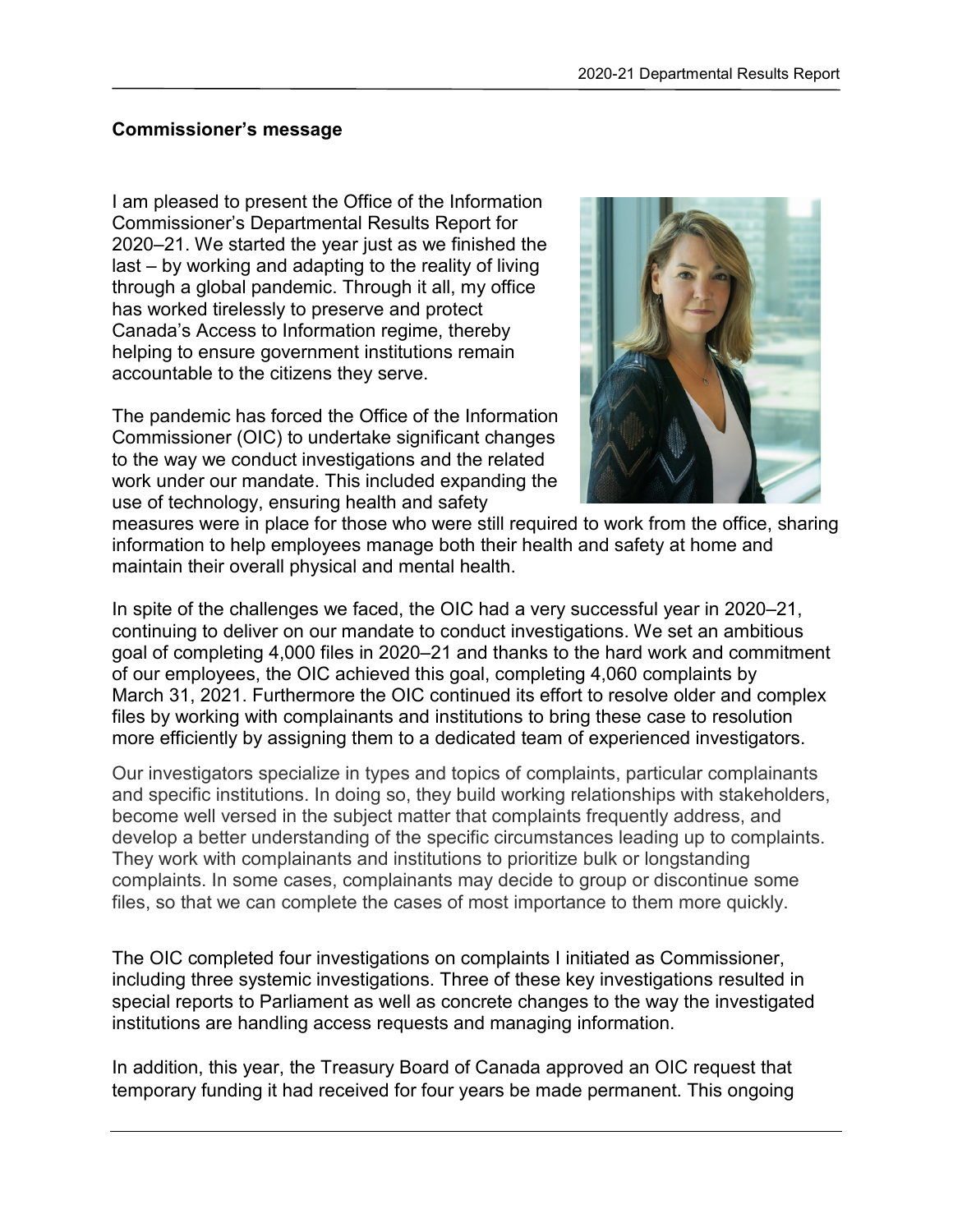funding has been allocated to stabilize our operations and ensure the OIC can continue to effectively play its oversight function. It allowed us to hire new investigators and invest into training them. We also reconfigured our Professional Development Program (PDP), initially designed to enable career progression for investigators. The PDP has been expanded to allow junior employees the opportunity to work on more complex files as they move through the program.

In the past year, the OIC also carried out surveys on employee mental health in order to gauge how employees were managing remote working. This included assessing the kind of support they required and hearing their views on returning to the workplace. The results of these surveys have helped guide us in supporting our employees as they adjust and adapt to our new work reality. They were also used to update the OIC's 3 year Action Plan supporting employee mental health and wellness as well as asking managers to follow a mandatory training on this new reality at work. In addition, I issued a clear Statement in March 2021 on Action against Systemic Racism, Bias and Discrimination to all OIC employees.

As we work our way through the everyday challenges brought on by the pandemic, I will continue to build on the progress we have achieved to date, ensuring government transparency and fostering collaboration with institutions, all to facilitate investigations and ensure Canadians have a strong and trustworthy access to information system. I know I can count on the support of the loyal and dedicated OIC staff as we build towards these goals during this upcoming year.

Caroline Maynard Information Commissioner of Canada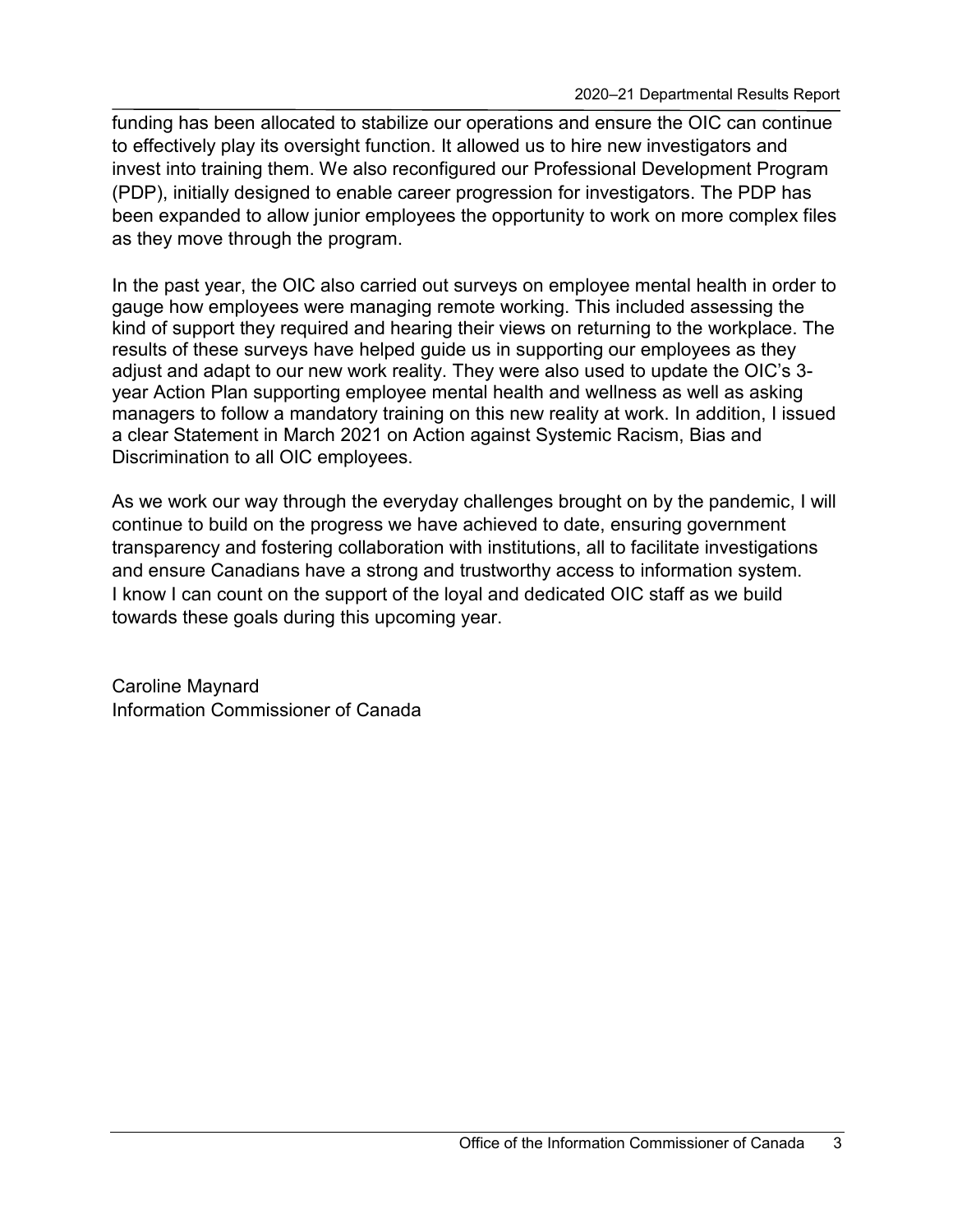### <span id="page-5-0"></span>**Results at a glance**

.

Two primary factors affected operations at the Office of the Information Commissioner (OIC) in 2020–21.

The first was the State of Access Regime and the second factor was the adaptation to a new reality resulting from COVID-19.

The OIC carried out its work in this context guided by three priorities:

### **Invest in and support resources**:

In 2020–21, the OIC received \$2.5 million to stabilize its operations. Incremental funding allowed OIC to hire investigators and invest into training them remotely. This funding was secured in August 2020 and it enabled the OIC to move quickly to increase its overall staffing complement, in spite of the ongoing remote work arrangements and the overall challenges of running hiring processes during a pandemic. In addition the funding permitted the OIC to revamp its IT infrastructure.

The OIC's Professional Development Program (PDP), which was initially set up as a part of a retention strategy by enabling career progression for investigators, was reconfigured in response to increasing recruitment needs and expanded to more junior levels this year. As investigators move through the program, they are given more autonomy and assigned more complex files. The expanded PDP was launched on April 1, 2020, to enable career progression for investigators starting at the entry-level. Given the commitment to invest in our resources, staff received feedback and training necessary to progress through and graduate from the program.

### **Total actual spending, 2020–21**: \$16.1 million

**Actual full-time equivalents, 2020– 21**: 109

#### **Key results**

- Secured funding of \$2.5 million through the budget regime.
- Throughout 2020–21, the OIC has continued to deliver on its mandate to conduct investigations despite the challenges associated with the pandemic. Thanks to the resilience, hard work and commitment of its employees, in collaboration with government institutions and complainants, the OIC achieved this goal (4000), completing 4,060 complaints by March 31, 2021.
- The OIC completed investigations on four Commissioner-initiated complaints, including three systemic investigations which resulted in special reports to Parliament.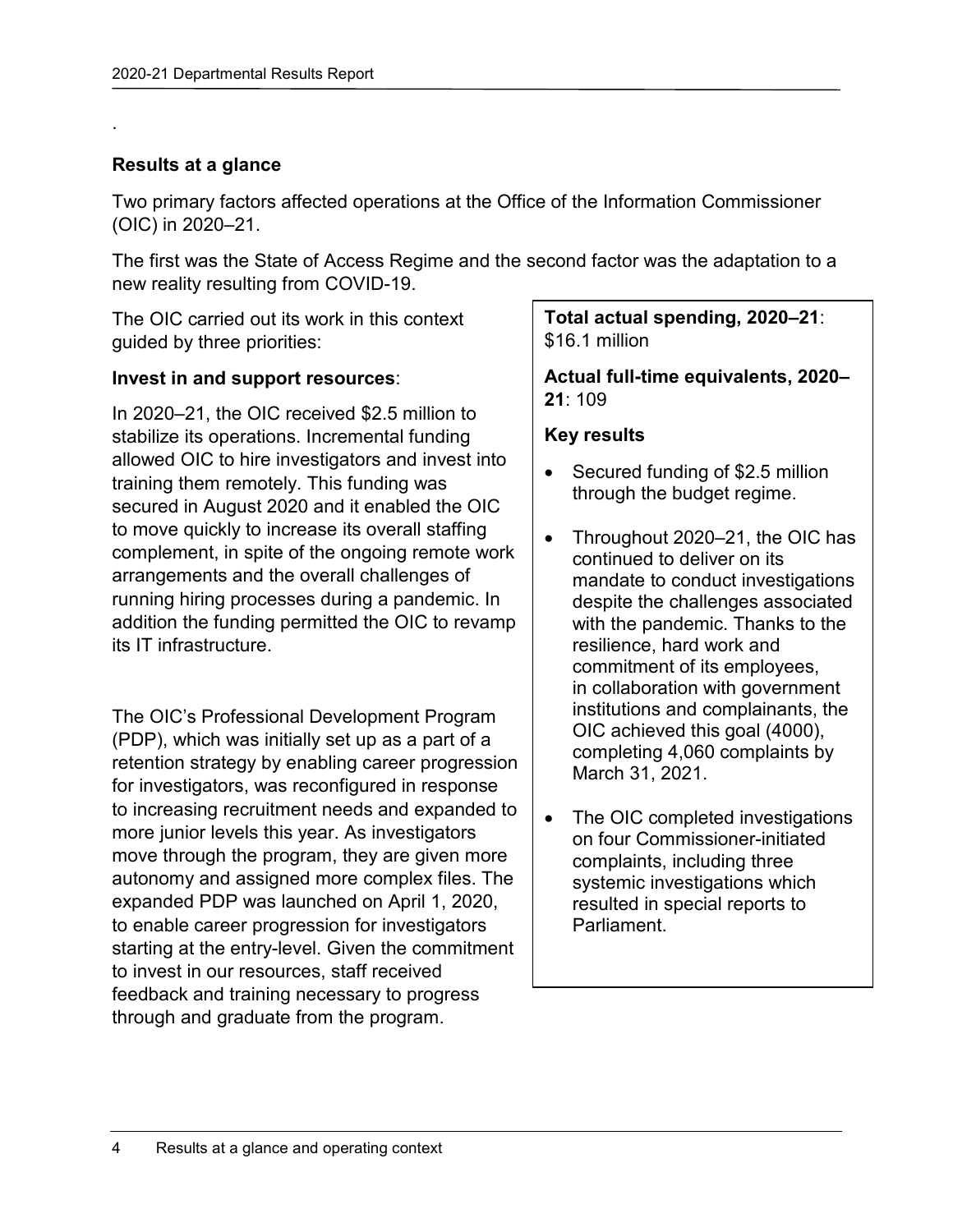Mental health was an important issue for the Commissioner before the pandemic, but even more so now. The OIC carried out two surveys in 2020–21 on employee mental health and wellness, in order to gauge how employees were managing to work remotely, assess and provide the required support; and hear their views on returning to the workplace. Results of these surveys informed the update of the 3-year Action Plan.

### **Innovate and transform our operations**:

### Portfolio approach

The OIC's Investigations and Governance Sector took the opportunity to further bolster the portfolio approach introduced prior to the pandemic. This approach consolidates the management of both administrative and refusal complaints within each of the teams, giving each directorate overall responsibility for dealing with all types of complaints against their assigned institutions.

The fully implemented portfolio approach, coupled with the PDP, allows an investigator to develop an understanding of the type of information a particular grouping of institutions produces, as well as how the *Access to Information Act* applies to the records at issue. In addition, this approach allowed for increased consistency and efficiency in decision making.

### Information Technology

With staff working remotely throughout the year, the OIC saw an immense increase in demand for network access. The sudden move to mostly electronic operations and investigations meant accelerating the introduction of online platforms, such as MS Teams and SharePoint to provide employees with the ability to share documents and collaborate in a virtual environment. This shift also required the testing and launching of videoconferencing software and the introduction of online surveys and training platforms. Chat platforms further enhanced the OIC's ability to operate fully in a virtual space.

The measures introduced during this period, including all-electronic investigations (moving to a paperless environment and digitizing all steps of the investigation process), online collaboration, working remotely and other measures will continue to be central to the OIC's operations in the future.

### **Maintain and enhance credibility**:

Since June 2019, the *Access to Information Act* gives the Information Commissioner the authority to publish reports of her findings. The final reports of some of the key investigations the OIC completed in 2020–21, including those resulting from systemic investigations initiated by the Commissioner, provide guidance on the application of the Act as it allows institutions, complainants and the general public to understand the Commissioner's position on various sections of the Act. Furthermore, the Commissioner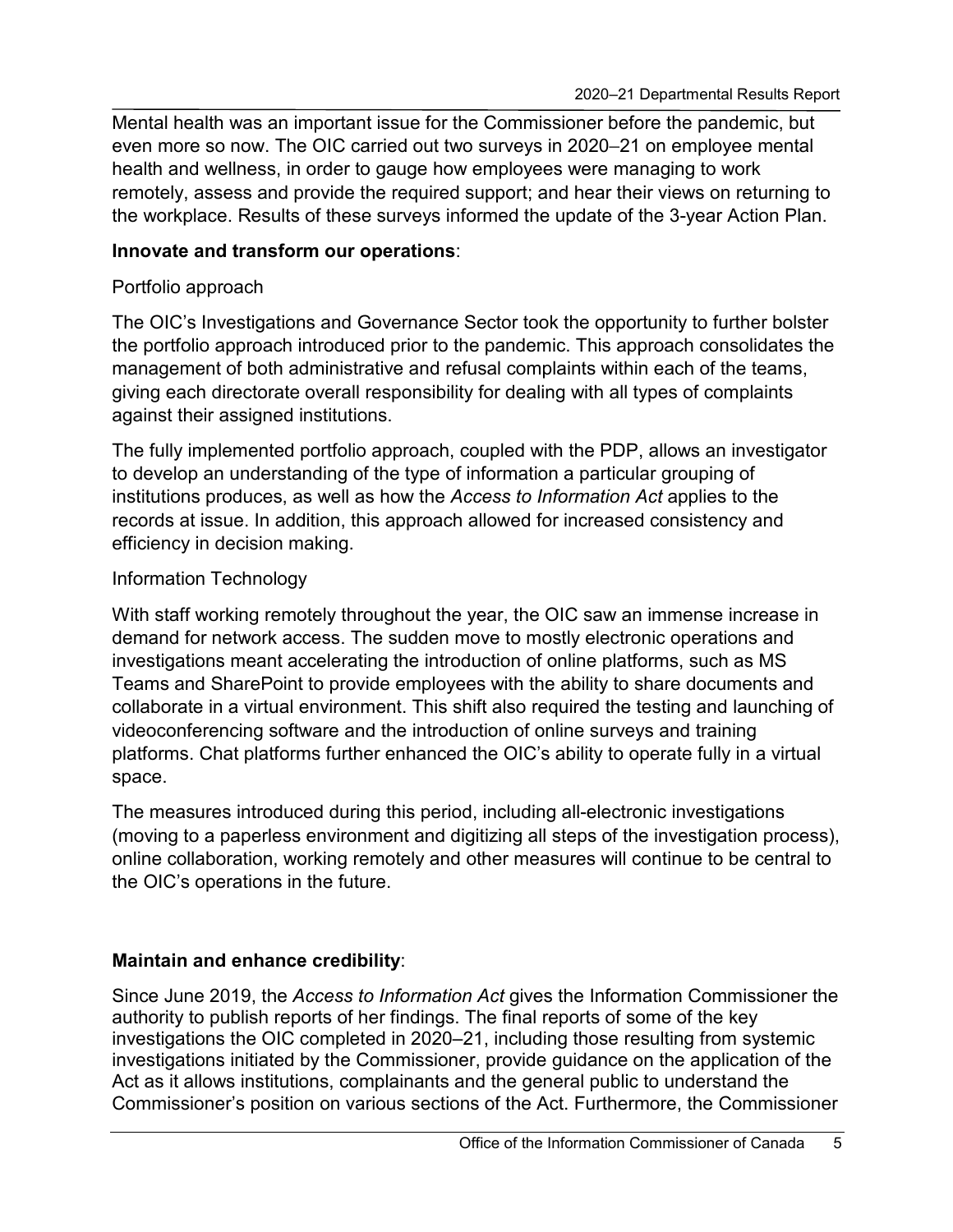engaged in communications including meeting with ministers of major departments. The OIC also invested in the development of various guides and other tools to better support the work of investigators and improve consistency in the investigation process.

In January 2021, the Commissioner provided the President of the Treasury Board with a written submission pertaining to the review of the access to information regime launched in June 2020. The submission was in two parts – the first outlining general observations on the state of the access regime and the second providing concrete solutions on how to improve the system without waiting for legislative changes. The submission synthesizes actions that can be taken now, without amending the legislation, to improve the system as a whole.

In order to improve access to Canada's access to information system, the OIC litigates to advance compliance with the Act. Currently, the OIC is involved in three consolidated applications before the Federal Court, seeking to obtain disclosure of information claimed by Health Canada to constitute personal information – the most commonly invoked exemption in the Act. The main issue is whether disclosure of the second and third characters of postal code for certain individuals licensed to grow and/or use medical marijuana would make them identifiable, and therefore constitute their personal information. Issues of identifiability are becoming more common and growing in importance for the access to information system; clarity from the Court will therefore be of assistance.

For more information on the OIC's plans, priorities and results achieved, see the "Results: what we achieved" section of this report.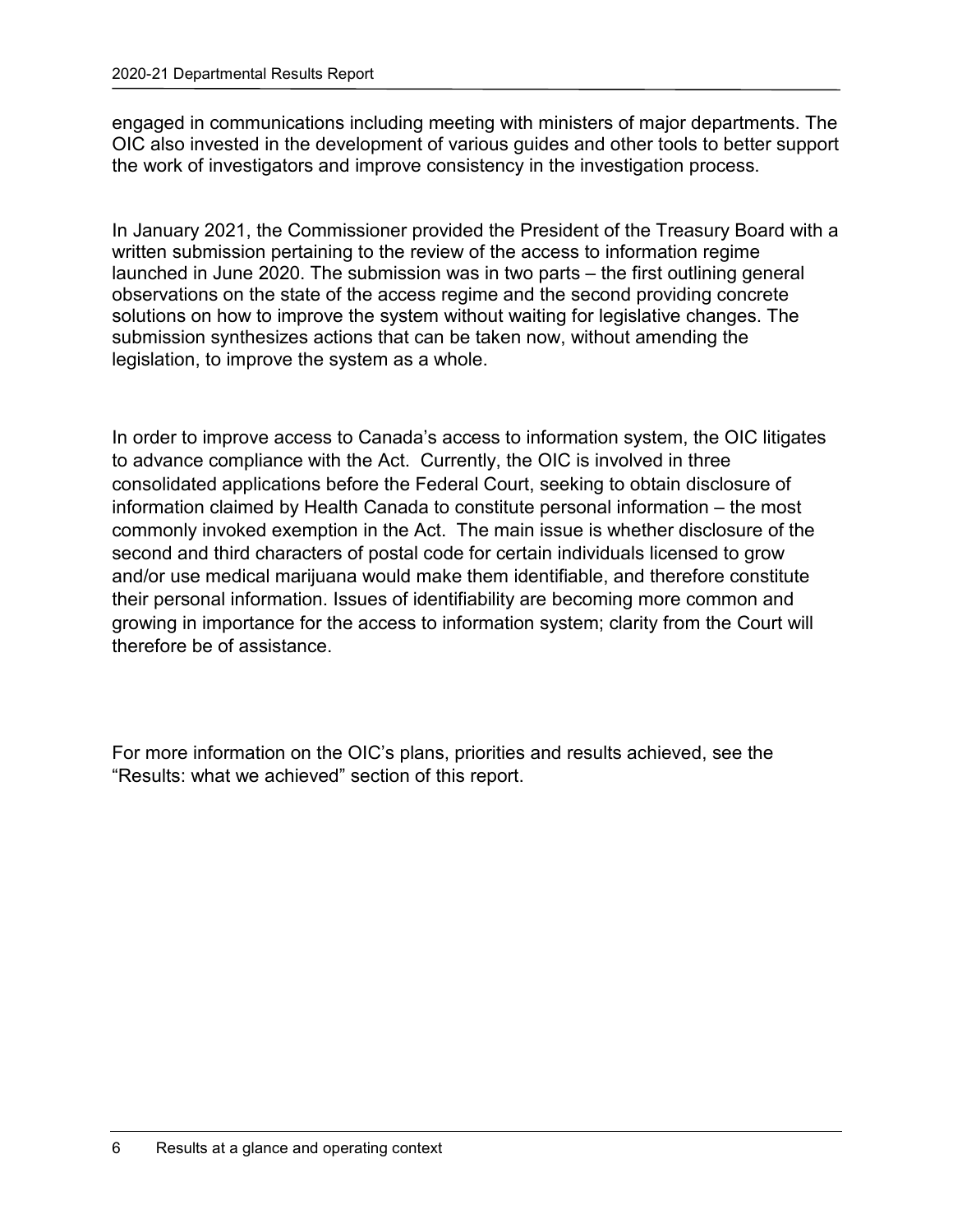### <span id="page-8-0"></span>**Results: what we achieved**

#### <span id="page-8-1"></span>**Core responsibility**

**Description:** There are two levels of independent review of government decisions relating to requests for access to information under the control of government institutions. The Information Commissioner is the first level of review. The Access to Information Act requires the Commissioner to investigate all the complaints she receives. (With the June 2019 amendments to the Act, the Commissioner may now decline or cease to investigate complaints she considers to be trivial, frivolous, vexatious, made in bad faith or otherwise an abuse of the right of access.) The second level of independent review is the Federal Court.

### **Results**

The OIC succeeded in meeting the Commissioner's three priorities for the year.

### **Invest in and support resources**:

The first priority for the Commissioner was to *invest in and support the organization's resources* in 2020–21 to secure the organizational capability to deliver on her mandate.

This is one of the pillars of the OIC's new five-year strategic plan, reflecting the organization's long-term commitment to this priority. To this end, the OIC carried out two surveys on employee mental health, in order to gauge how staff were managing to work at home; assess the kind of support they required; and hear their views on returning to the workplace.

A three-year program of activities and resources to support employee mental health is being updated in accordance with feedback garnered through the staff surveys, with revised strategies and a detailed action plan to be launched in 2021–22. The OIC will also be working to foster diversity and inclusion in the workplace, welcoming and valuing the contributions of women, Indigenous peoples, persons with disabilities, and members of racialized groups and LGBTQ2 communities.

In consultation with key stakeholders the OIC reviewed its telework directive and its code of values and ethics which will be launched in the upcoming months. The OIC also introduced programs and services through providers such as the Ombudsperson for Mental Health. Through a Memorandum of Understanding with Health Canada, the OIC's capability to pursue external investigations of harassment complaints or wrongdoing has increased.

The success in securing permanent funding in August 2020 was pivotal for the organization and a key enabler in delivering the five year Strategic Plan. Funding provides both organizational stability and an environment favourable to maximizing the effectiveness of resources and efficiency in delivering results for Canadians. The OIC's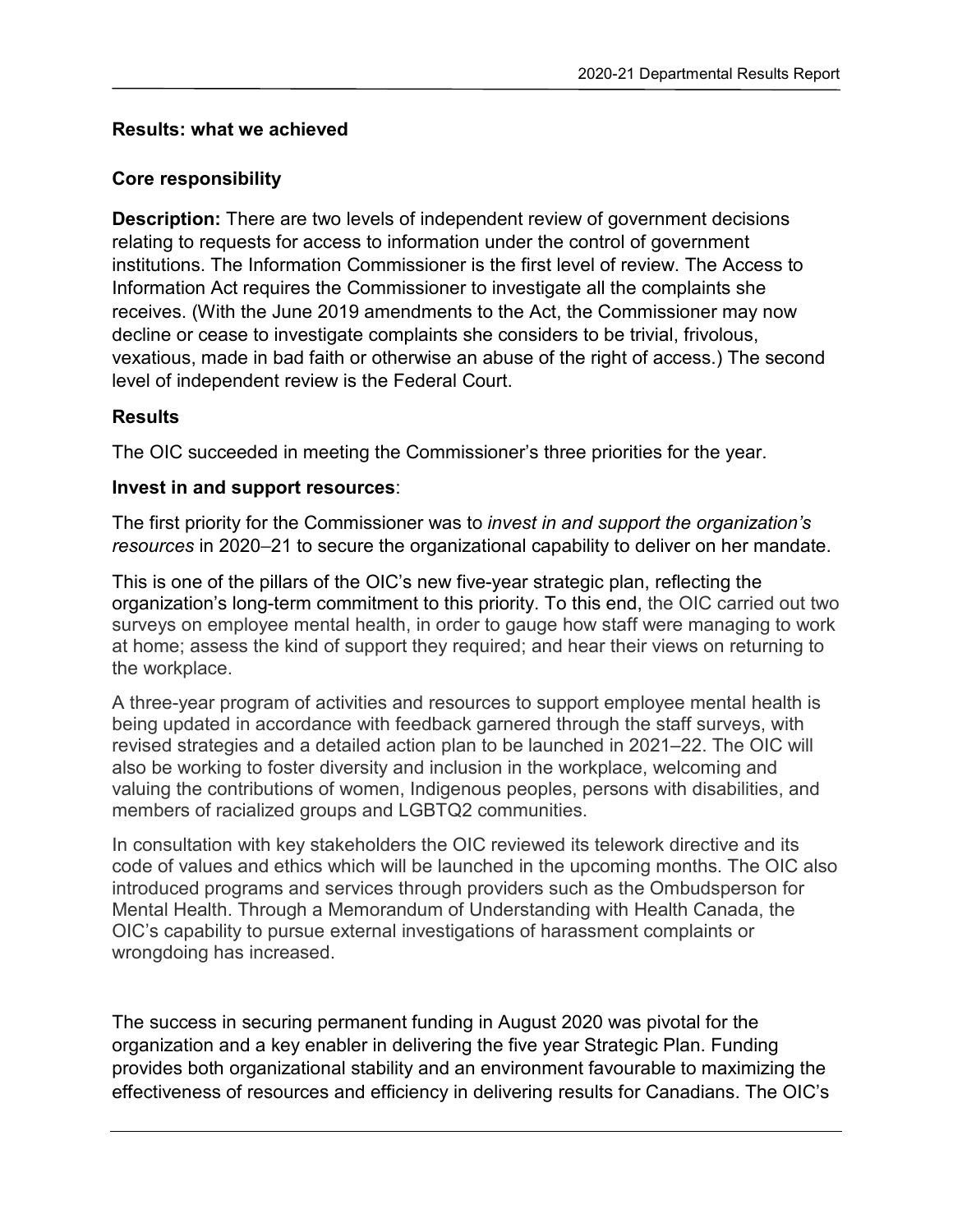Professional Development Program (PDP), which was initially set up as a part of a retention strategy by enabling career progression for investigators, was reconfigured in response to increasing recruitment needs and expanded to more junior levels this year. As investigators move through the program, they are given more autonomy and assigned more complex files. The expanded PDP was launched on April 1, 2020, to enable career progression for investigators starting at the entry-level. Given the commitment to invest in our resources, staff received feedback, training and mentoring necessary to progress through and graduate from the program. The investigators hired as a result of the budget increased were successfully on-boarded with the support of our Legal services who also contributed to the development of tools and guidance documents designed to enhance consistency and efficiency in the investigation process.

Our workforce demonstrated remarkable resilience and agility in light of the pandemic. OIC employees moved to remote work and conduct investigations, which remained at full capacity, in spite of challenges brought on by external factors. Furthermore, colleagues came together and strengthened the sense of OIC community in spite of physical distance. This was supported with constant and consistent communications efforts throughout the organization including the monthly all-staff Commissioner's Hour – a forum where information is exchanged in an informal and collegial manner allowing all employees to stay abreast with activities in all sectors.

These factors set a solid foundation for continuing towards our future vision of work; strengthening our workforce and innovating the way we deliver our core duties and corporate services.

### **Innovate and transform our operations**:

During 2020–21 it was eminent to transform the way we operate as individuals and as organizations. The OIC was no different and this priority turned out to be crucial and nothing short of visionary in this year. An example of this transformation was moving primarily to electronic operations and working together in a virtual environment. OIC employees found a way to conduct investigations and fulfill its mandate with little to no interruptions, quickly adapting to new electronic processes.

Throughout the year, the organization demonstrated its agility and openness to innovation. This included leveraging the implementation of epost Connect, a secure electronic platform to facilitate communication and information sharing between complainants, institutions and the OIC. Processes were standardized, digitalized and simplified and included the introduction of new templates to facilitate the processing of complaints when institutions apply for permission to decline to respond to access requests. Our legal services largely contributed to supporting the program in its application of the new provisions and amendments to the Act resulting from the coming into force of Bill C-58.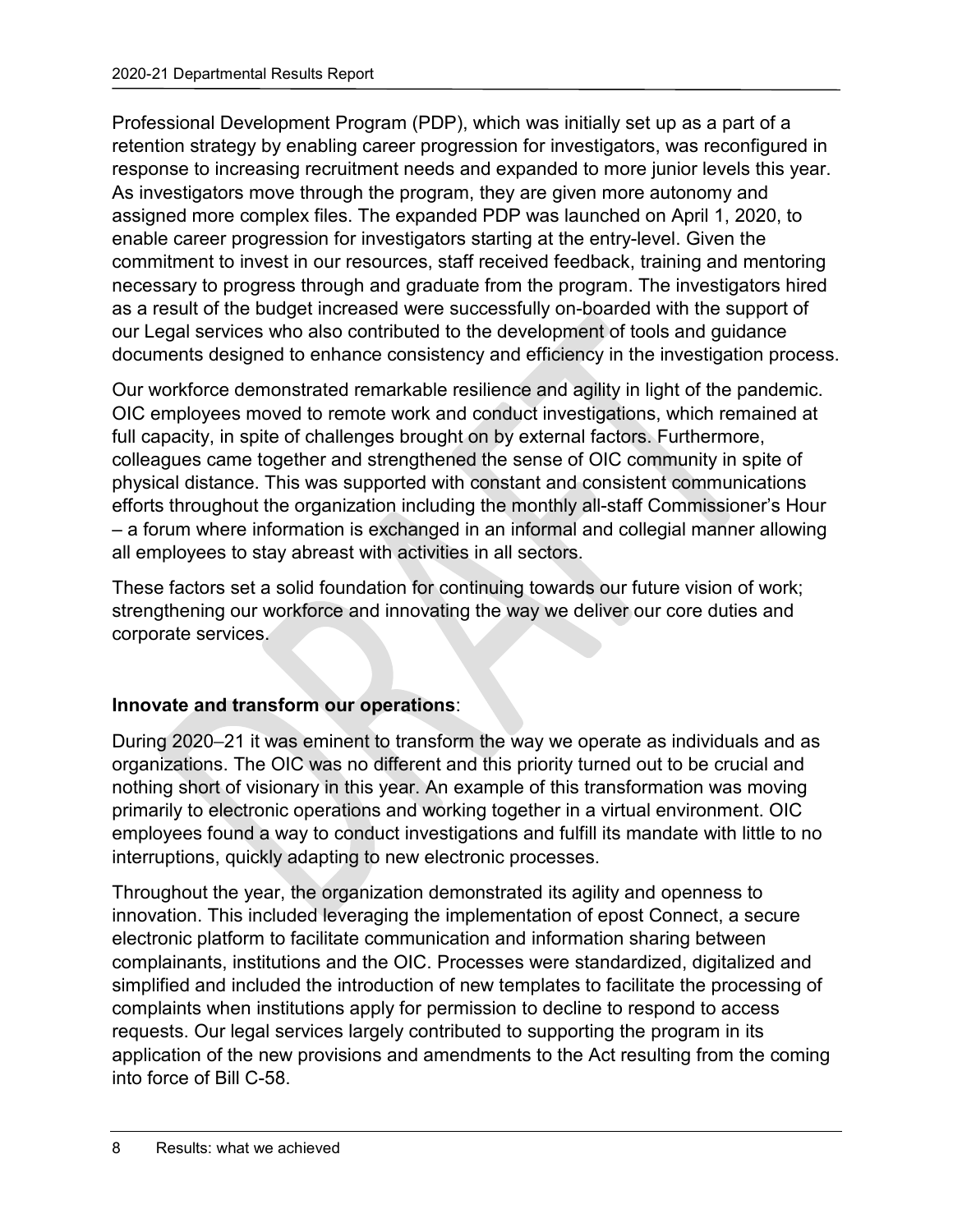The key accomplishments in this area include:

### **Portfolio approach**

This year, the Investigations and Governance Sector took the opportunity to further bolster the portfolio approach introduced prior to the pandemic. This approach consolidates the management of both administrative and refusal complaints within each team, giving individual directorates overall responsibility for dealing with all types of complaints against their assigned institutions.

The fully implemented portfolio approach, coupled with the PDP, allows an investigator to develop an understanding of the type of information a particular grouping of institutions produces, as well as the application of the Act to the records at issue.

### **Information Technology**

With staff working remotely throughout the year, the OIC saw an immense increase in demand for network access. The sudden move to mostly electronic operations and investigations meant accelerating the introduction of online platforms, such as MS Teams and SharePoint, which provide employees with the ability to share documents and collaborate in a virtual environment. This shift also required the testing and launching of videoconferencing software and the introduction of online surveys and training platforms. Chat platforms further enhanced the OIC's ability to operate fully in a virtual space.

The measures introduced during this period, including all-electronic investigations (moving to a paperless environment and digitizing all steps of the investigation process), online collaboration, flexibility, working remotely and others will continue to be central to the OIC's operations in the future.

### **Governance**

In 2020–21, the OIC implemented a new governance structure that formalizes how the OIC operates, based on the Commissioner's priorities. For example, a new Web and Social Media Governance Committee now oversees the OIC's intranet, internet and social media presence, with input from across the organization. The governance structure is also designed to permit the creation of new ad hoc bodies, as well as providing several forums for employee input and information sharing.

More than ever, this past year has made the well-being of the OIC's employees' front and center as a priority for the Commissioner and her management team. While the Senior Management Committee meets weekly, an engaged executive cadre is also well represented and fully engaged in the work of the various corporate committees, including in the Workplace Health, Safety and Wellness Committee.

Finally, a new Departmental Results Framework has been developed and published to better reflect the Commissioner's priorities. Set to come into effect in 2021–22, it will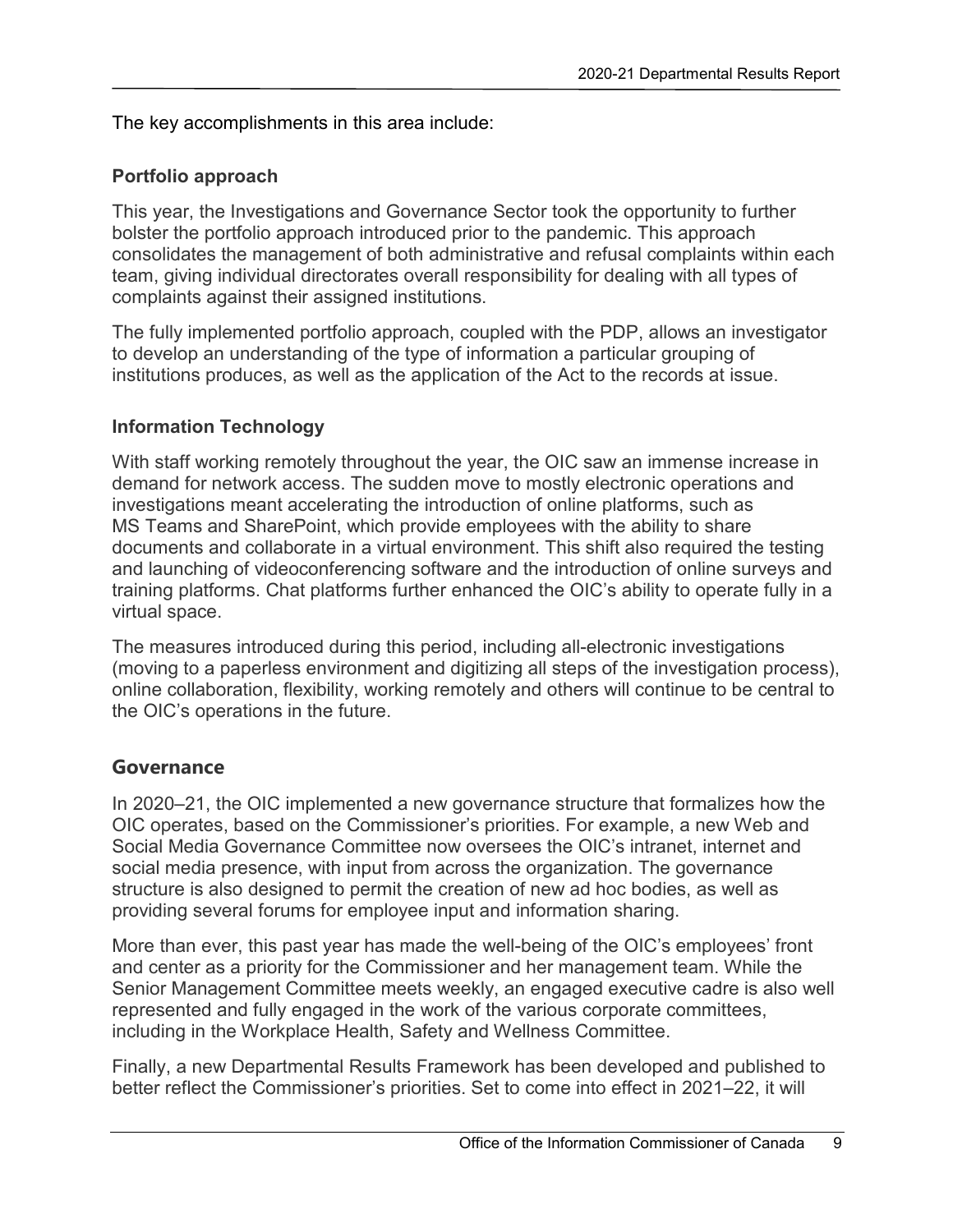also guide the development of key performance indicators and goals to achieve in investigations.

The pandemic has also jolted the process of adapting to technological advances, such as improving telework capacity for institutions and ATIP units across government. The use of electronic transmission of documents, e-signatures and the shift from paper to paperless are all helping the access system. It should be noted that best practices are being shared across institutions through various interdepartmental networks, which should continue to be encouraged and commended.

### **Maintain and enhance credibility**:

Several key initiatives contributed to progress toward this goal. The legislative review that expanded the mandate of the organization (Bill C-58) and the subsequent Treasury Board review make a cornerstone that supports OIC work in this domain.

The June 2019 amendments to the *Access to Information Act* provide for a review of the Act within one year after which they came into force and every five years thereafter. Last summer, the president of the Treasury Board announced a review of the entire access to information regime. The scope of this review goes beyond the review required by the Act and is an excellent opportunity for the government to address what numerous stakeholders, as well as many former Commissioners have been requesting for a long time: a fundamental reform of the access to information regime.

The OIC demonstrated that the pandemic does not suspend Canadians' right of access to information and conducted a high number of investigations as well as three systemic investigations.

The OIC processed record high number of enquiries and managed to reduce the backlog from the previous years. The Commissioner appeared in front of the parliamentary committees reinforcing the importance of OIC mandate, demonstrating independence of the role and receiving support from Parliamentarians in conducting the mission.

Furthermore, the Commissioner engaged in communications including meeting with ministers of major departments.

The OIC increased transparency and continued leveraging on technology in order to standardize processes and further promote transparency such as implementation of epost Connect, a secure electronic platform to facilitate communication and information sharing between complainants, institutions and the OIC when institutions apply for permission to decline to respond to access requests.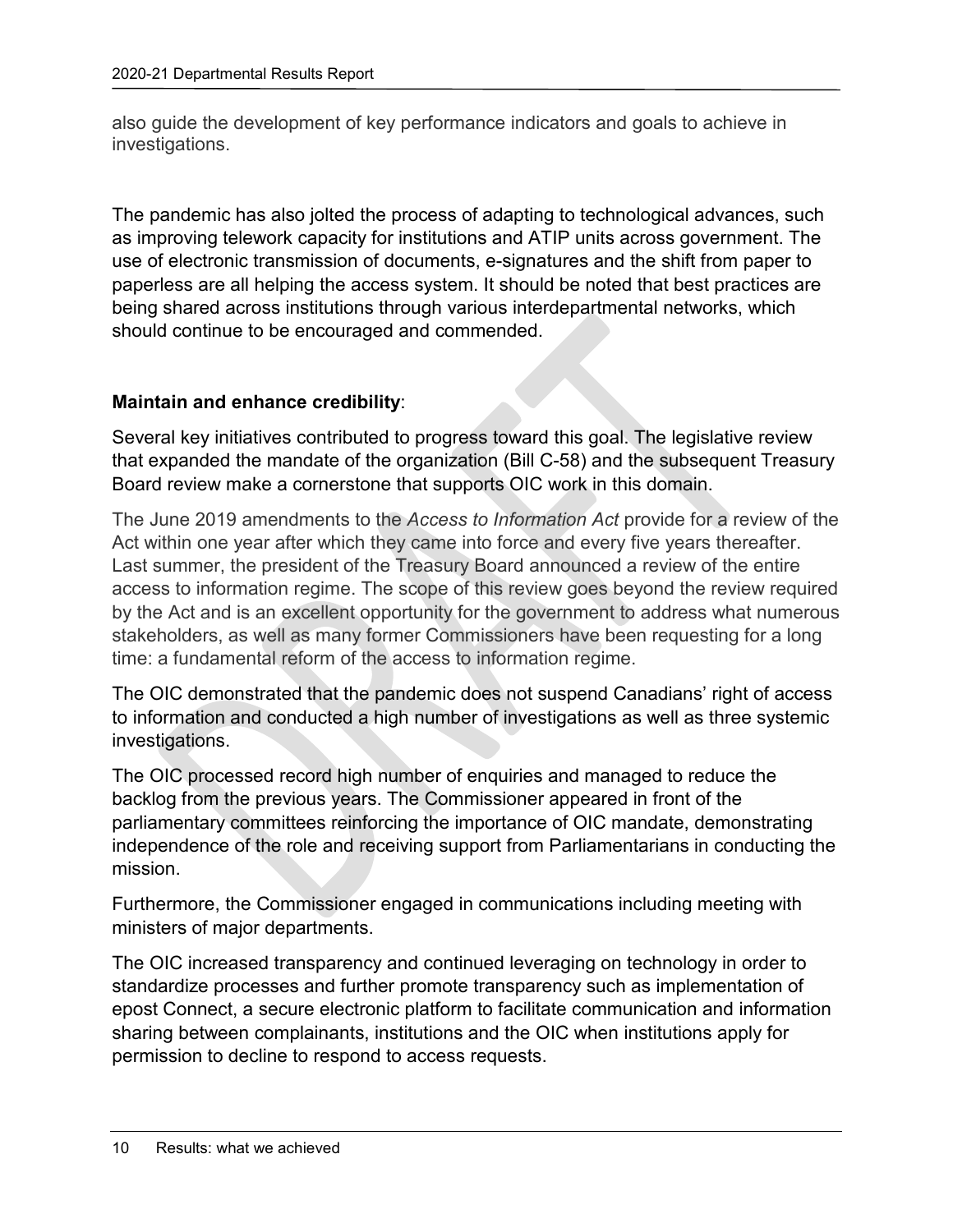### **Gender-based analysis plus**

OIC investigations are guided by the requirements of the *Access to Information Act*, particularly with regard to confidentiality, the need to give all parties to a complaint the opportunity to present their position on the matter, and the way the Commissioner must present her findings to complainants and others, and report on her activities and investigations to Parliament. Within those parameters, the OIC continues to contribute directly to government transparency and—since complaints can focus on topics such as residential schools and First Nations, gender and transgender issues, gender-based analysis-plus, women, Indigenous women, discrimination and harassment— advancing inclusiveness in Canada.

### **Experimentation**

Building upon the implementation of epost Connect, the OIC continued leveraging on technology in order to standardize its processes and further promote the transparency. Based on lessons learned from this experience, the OIC will continue to develop and take advantage of other tools to make its processes more efficient and aid its interactions with complainants and institutions.

### **2030 Agenda for Sustainable Development**

Originating from and building upon the work of the Business Continuity Plan (BCP) Committee, Beyond 2020 working group was created and tasked with developing the OIC's vision for its workplace of the future, along with guiding principles that would help chart a course for the organization during the months to come.

During 2020–21, Beyond 2020 helped ensure employees could work effectively at home by undertaking a survey of equipment needs. The group also issued a roadmap for the return to the workplace, setting out several stages for the return and the requirements for each. The roadmap was shared with all staff and bargaining agents, and followed up with communication from the Commissioner through her monthly virtual all-staff meeting.

Over time, the group increasingly turned its focus to setting a vision of the OIC's future. The increase in hiring that permanent funding afforded had already led the OIC to begin considering whether its existing office space could be renovated, or whether additional space would be required in the future. However, the ongoing success of remote work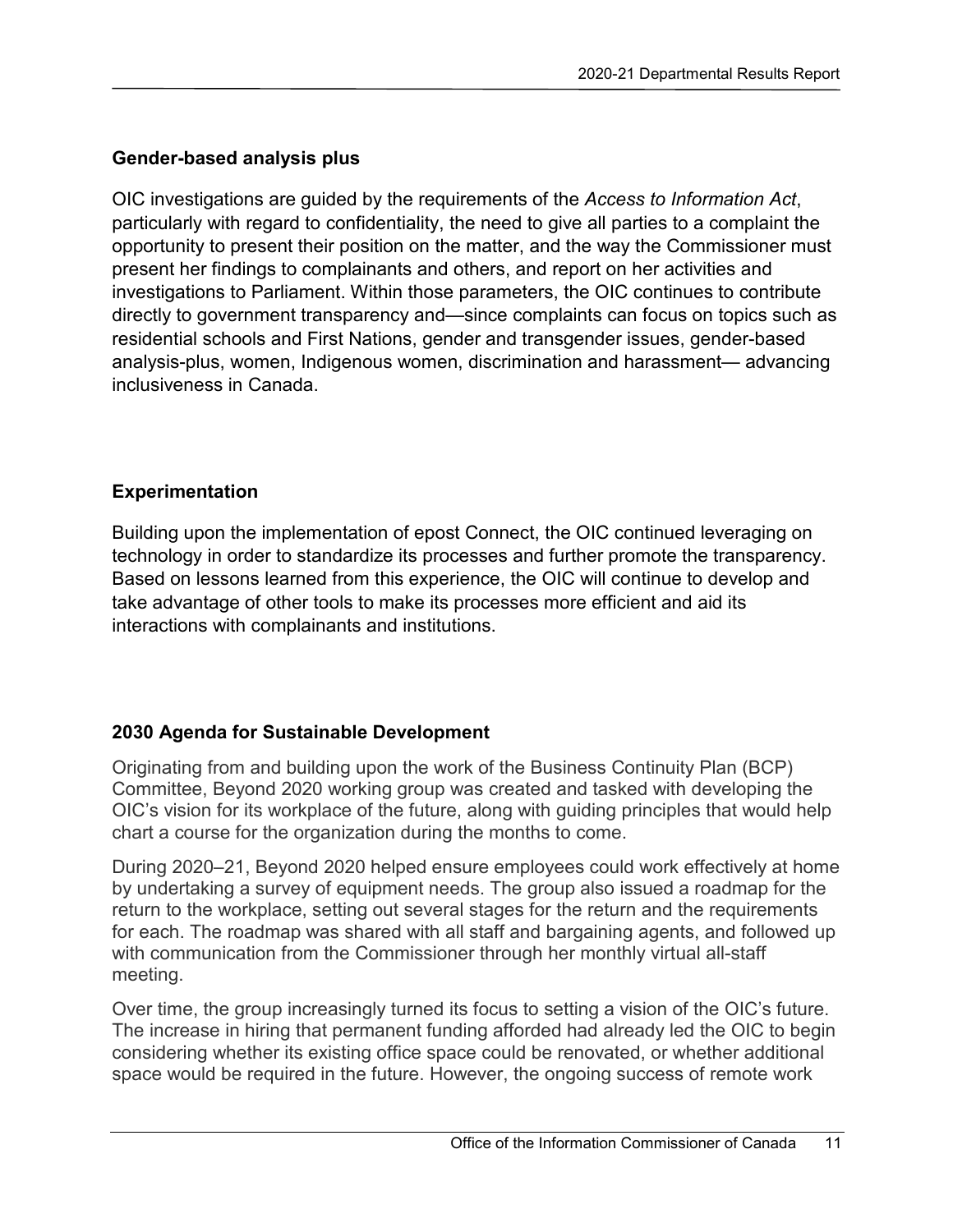has changed the focus to what the OIC's true needs are in terms of physical space and how it will conduct business in the future.

### **Results achieved**

| <b>Departmental</b><br><b>results</b>                                                                                                                                                                        | <b>Performance</b><br><b>indicators</b>                                                 | <b>Target</b>                    | Date to<br>achieve<br>target | 2018-19<br><b>Actual</b><br><b>results</b>                | 2019-20 Actual<br><b>results</b>                                                                                                                                  | $2020 - 21$<br><b>Actual</b><br><b>results</b>                                                                                                                                  |
|--------------------------------------------------------------------------------------------------------------------------------------------------------------------------------------------------------------|-----------------------------------------------------------------------------------------|----------------------------------|------------------------------|-----------------------------------------------------------|-------------------------------------------------------------------------------------------------------------------------------------------------------------------|---------------------------------------------------------------------------------------------------------------------------------------------------------------------------------|
| Canadians<br>receive timely<br>resolution of<br>complaints about<br>how federal<br>institutions<br>process access to<br>information<br>requests                                                              | Median<br>turnaround time<br>for administrative<br>cases*                               | 90 days                          | March 31,<br>2021            | 22 days                                                   | 48 days<br>(Calculated for<br>the 28 percent<br>of administrative<br>complaints not<br>closed by the<br>OIC Registry)                                             | 81 days                                                                                                                                                                         |
|                                                                                                                                                                                                              | Median<br>turnaround time<br>for refusal cases*                                         | 9 months<br>$(270 \text{ days})$ | March 31,<br>2021            | 190 days                                                  | 180 days                                                                                                                                                          | 272 days                                                                                                                                                                        |
| Institutions meet<br>their obligations<br>under the Access I from<br>to Information Act<br>and adopt<br>measures to<br>address<br>institutional and<br>systemic issues<br>affecting access<br>to information | Percentage of<br>recommendations<br>investigations of<br>complaints that<br>are adopted | 95 percent                       | March 31,<br>2021            | 39 percent                                                | $N/A$ **                                                                                                                                                          | $N/A**$                                                                                                                                                                         |
|                                                                                                                                                                                                              | Percentage of<br>recommendations<br>from systemic<br>investigations that<br>are adopted | 80 percent                       | March 31.<br>2021            | There were no<br>systemic<br>investigations<br>completed. | The Minister of<br>Defence agreed<br>with spirit of all<br>recommendatio<br>ns resulting from<br>the one<br>systemic<br>investigation<br>completed in<br>2019-20. | Ministers of<br>Public Safety,<br>Heritage,<br>IRCC agreed<br>with spirit of all<br>recommendati<br>ons resulting<br>from<br>investigations<br>initiated by the<br>Commissioner |

\*From the date complaints are assigned to an investigator

\*\*Since the coming into force of Bill C-58, the Commissioner has the power to order institutions to release information. This, in combination with changes in internal processes related to reporting on investigations, makes it impossible to provide accurate information on the 2020–21 results in this category.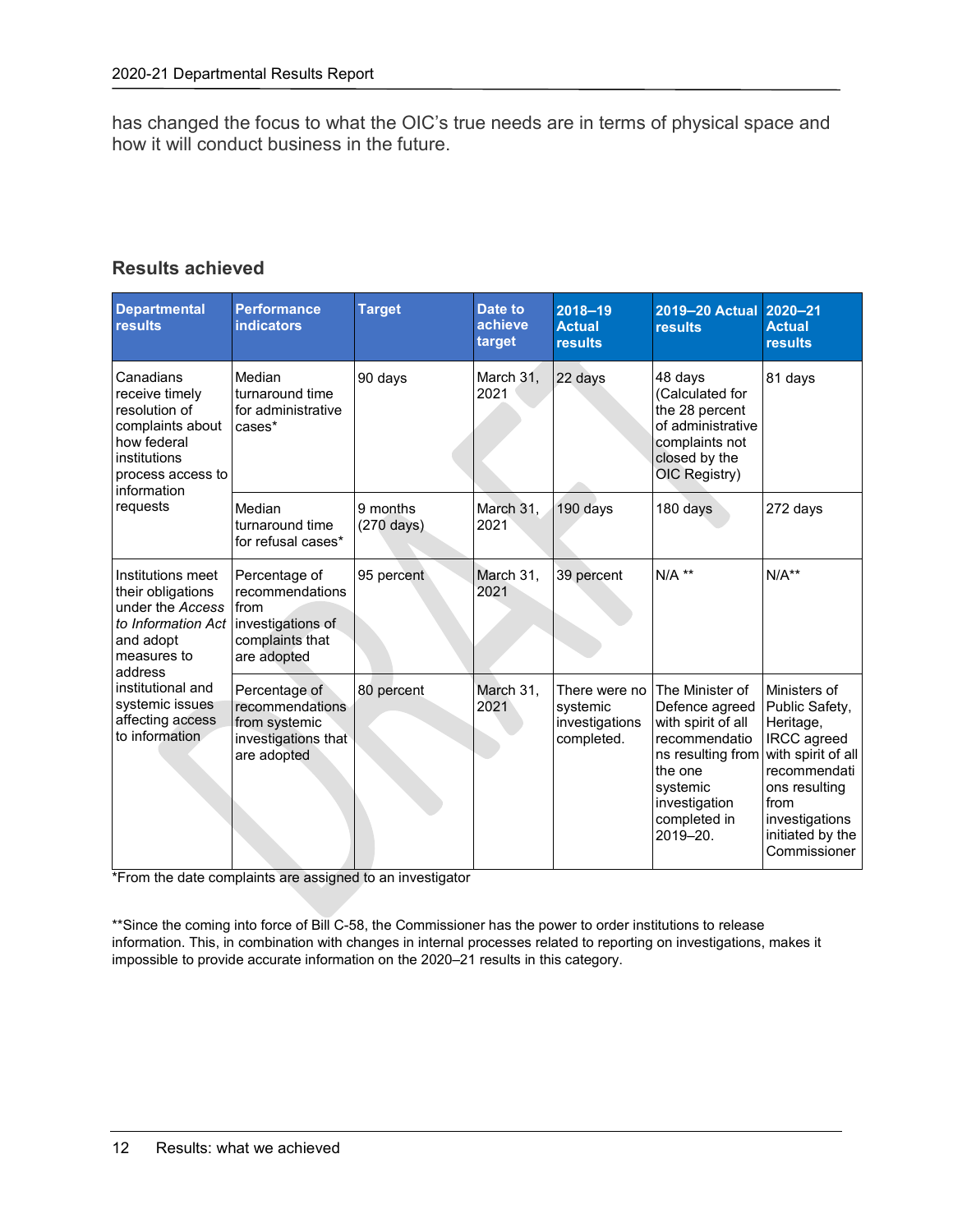| 2020-21<br><b>Main Estimates</b> | $2020 - 21$<br><b>Planned spending Total authorities</b> | 2020-21<br>available for use | 2020-21<br><b>Actual spending</b><br>(authorities used) | $2020 - 21$<br><b>Difference</b><br><b>Actual spending</b><br>minus Planned<br>spending) |
|----------------------------------|----------------------------------------------------------|------------------------------|---------------------------------------------------------|------------------------------------------------------------------------------------------|
| 9,931,748                        | 9,931,748                                                | 10,828,643                   | 10,208,219                                              | 276,471                                                                                  |

### **Budgetary financial resources (dollars)**

### **Human resources (full-time equivalents)**

| 2020-21<br><b>Planned full-time equivalents</b> | 2020-21<br>Actual full-time equivalents | $2020 - 21$<br><b>Difference</b><br>(Actual full-time equivalents<br><b>minus Planned full-time</b><br>equivalents) |
|-------------------------------------------------|-----------------------------------------|---------------------------------------------------------------------------------------------------------------------|
| 86                                              | 73                                      | $-13$                                                                                                               |

The OIC received new funding to expand its investigators workforce in 2020–21. The staffing initiatives began mid-year and to offset the delays in staffing, temporary help services were hired.

Financial, human resources and performance information for the OIC's Program Inventory is available in <u>GC InfoBase<sup>i</sup>.</u>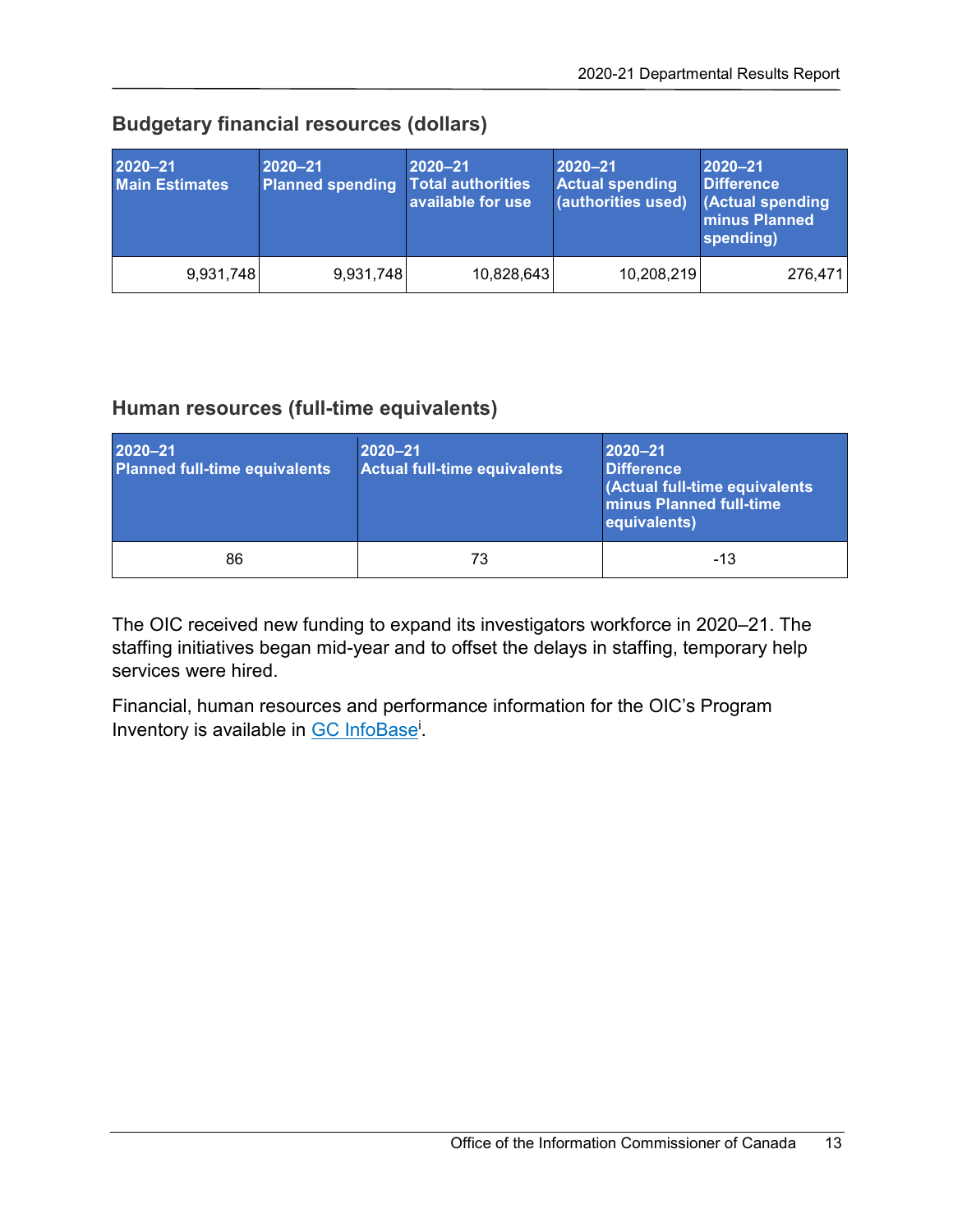### <span id="page-15-0"></span>**Internal Services**

### **Description**

Internal Services are those groups of related activities and resources that the federal government considers to be services in support of Programs and/or required to meet corporate obligations of an organization. Internal Services refers to the activities and resources of the distinct services that support Program delivery in the organization, regardless of the Internal Services delivery model in a department. These services are: Management and Oversight Services; Communications Services; Human Resources Management Services; Financial Management Services; Information Management Services; Information Technology Services; Real Property Management Services; Materiel Management Services and Acquisition Management Services.

### **Results**

The OIC's internal services teams supported the program in meeting the Commissioner's priorities, in particular securing permanent annual funding for the Commissioner's core responsibilities.

The hiring of investigators with the new funding required significant support from the Human Resources team, in terms of staffing actions and other processes throughout the year. The team also resolved a number of Phoenix-related pay problems.

Among other important contributions, the IM/IT team developed policies and procedures, and obtained equipment for converting paper records to digital ones, and continued work to integrate new investigation reports with the OIC's case management system. The IT team worked with the program to further modernize the program operating with the implementation of a new icloud infrastructure.

Over the year, the OIC invested in information management and information technology applications and infrastructure to transform operations in line with government direction and to enhance network and information security (cloud migration).

Following the threat risk and vulnerability assessments in 2019–20, measures were taken to help ensure the OIC's security measures were robust and aligned with emerging threats. The OIC also invested in IT infrastructure as well as finalizing its Departmental Security Plan and updating its Business Continuity Plan, as part of ongoing work to reduce operational risks.

In 2020–21, the OIC reviewed its strategic plan core values and pillars, supported by a revamped governance structure and created a new Web and social media Committee that now oversees the OIC's intranet, internet and social media presence, with input from across the organization. The governance structure is also designed to permit the creation of new ad hoc bodies, as well as provide several forums for employee input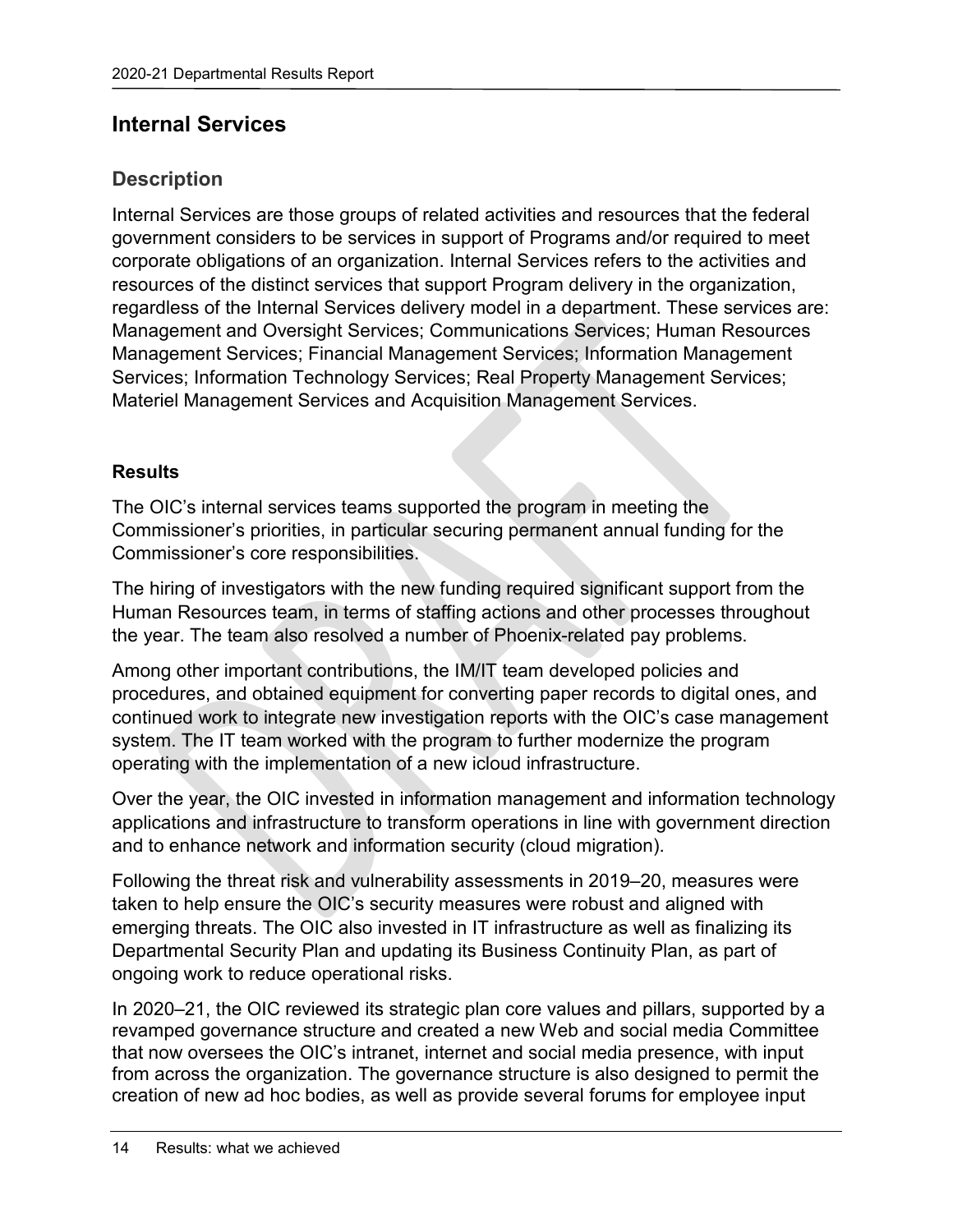and information sharing. Employees were also actively involved in developing the OIC's new intranet, which was launched during the year.

In consultation with several stakeholders (bargaining agents, occupational health and safety and well-being committee members), the OIC also reviewed and updated its telework directive and its code of values and ethics to ensure a smooth planned return to the office (originally planned in early April) now postponed to end of January 2022.

Several mandatory courses were provided to employees regarding harassment and violence in the workplace as well as the new diversity, inclusion and anti-racism practices at the employee and managers level.

In addition, through a Memorandum of Understanding with Health Canada, the OIC's capability to pursue external investigations of harassment complaints or wrongdoing has increased.

On the governance front, two new sub-committees responsible to review the OIC threeyear program of activities and resources supporting employee mental health and wellbeing along with diversity, inclusion and anti-racism impediments was created. These are designed to ensure that staff as well as managers could express themselves freely and provide feedback through different channels such as anonymous staff surveys, forums and committees to revise strategies and prepare a detailed action plan to be launched in 2021–22.

In order to facilitate remote work arrangements and foresee the transition back to a "normal" post pandemic work environment, the *Beyond 2020 Committee* was tasked with developing the OIC's vision for its workplace of the future, along with guiding principles that would help chart a course for the organization during the months to come.

The increase in hiring that the permanent funding afforded had already led the OIC to begin considering whether its existing office space could be renovated, or whether additional space would be required in the future, while factoring in the ongoing success of remote work.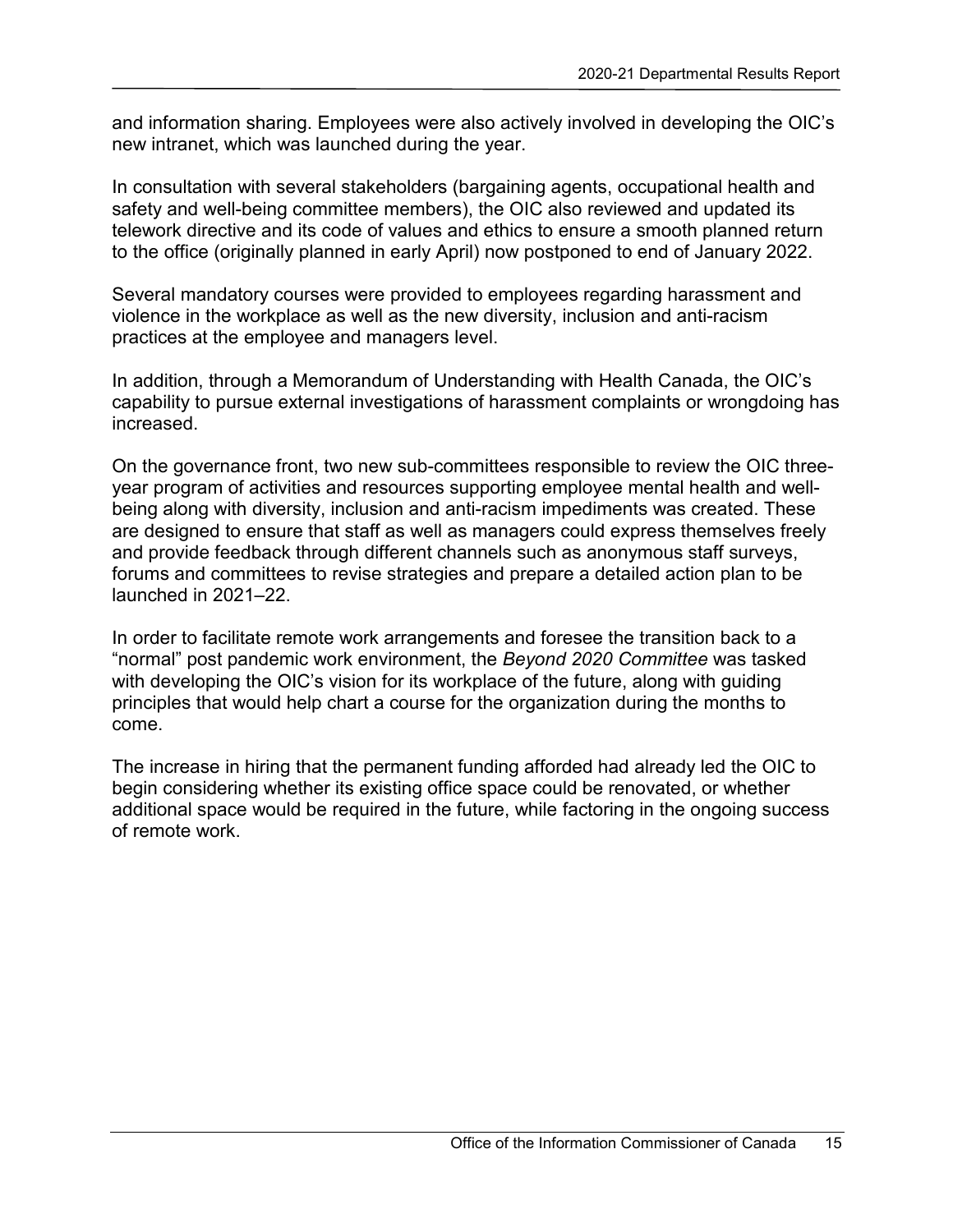| 2020-21<br><b>Main Estimates</b> | $2020 - 21$<br><b>Planned spending</b> | $2020 - 21$<br><b>Total authorities</b><br>available for use | 2020-21<br><b>Actual spending</b><br>(authorities used) (Actual spending | $2020 - 21$<br><b>Difference</b><br>minus Planned<br>spending) |
|----------------------------------|----------------------------------------|--------------------------------------------------------------|--------------------------------------------------------------------------|----------------------------------------------------------------|
| 3,136,340                        | 3,136,340                              | 6,285,285                                                    | 5,925,170                                                                | 2,788,830                                                      |

### **Budgetary financial resources (dollars)**

### **Human resources (full-time equivalents)**

| 2020-21<br><b>Planned full-time equivalents</b> | $2020 - 21$<br><b>Actual full-time equivalents</b> | 2020-21<br><b>Difference</b><br>(Actual full-time equivalents<br>minus Planned full-time<br>equivalents) |
|-------------------------------------------------|----------------------------------------------------|----------------------------------------------------------------------------------------------------------|
| 22                                              | 36                                                 | 14                                                                                                       |

The increase in resources were required to support the program to hire new employees (new funding), to keep up with the ongoing workload, and to carry out projects to meet the organization's key priorities and corporate obligations.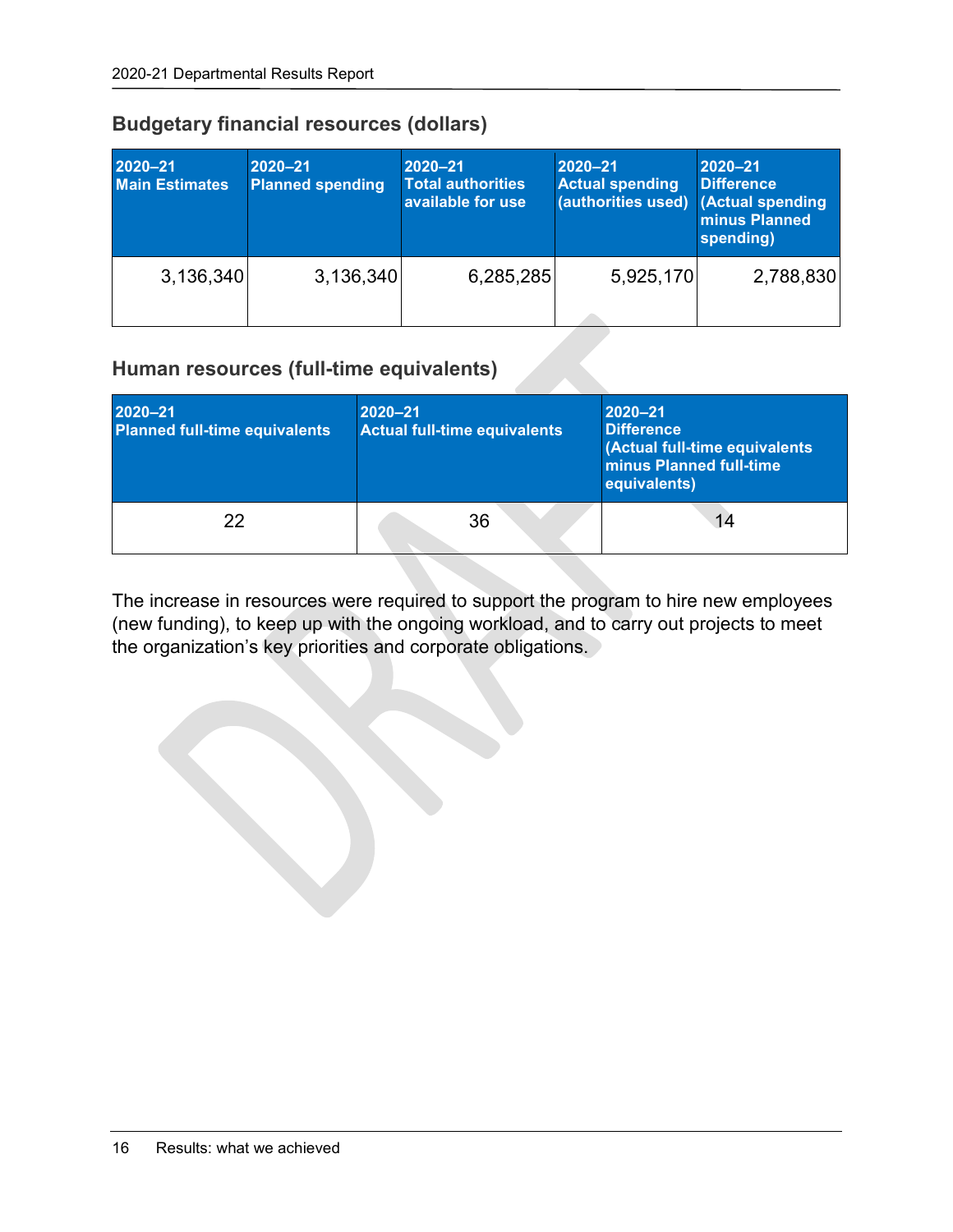# <span id="page-18-0"></span>**Analysis of trends in spending and human resources**

### <span id="page-18-1"></span>**Actual expenditures**

### **Spending trend graph**

The following graph presents planned (voted and statutory spending) over time.



The OIC spent \$16.1 million in 2020–21 to carry out its program and meet its strategic outcome. The Commissioner is committed to ensuring that the OIC uses its financial resources in the most strategic and responsible manner to continue to improve service delivery and ensure that investigations and other activities aimed at enhancing government openness and transparency have the most impact.

The OIC received \$2.9 million in temporary funding for 2018–19 for inventory reduction. In 2019–20, the OIC received \$1.4 million in permanent annual funding to implement the Commissioner's new powers and responsibilities under Bill C-58, and \$2.6 million in temporary funding for inventory reduction. \$0.69 million of the funds were reprofiled from 2019–20 to 2020–21 and \$0.96 million from 2019–20 to 2021–22. In 2020–21, the OIC received \$2.5 million in annual permanent funding under the OIC's core responsibilities.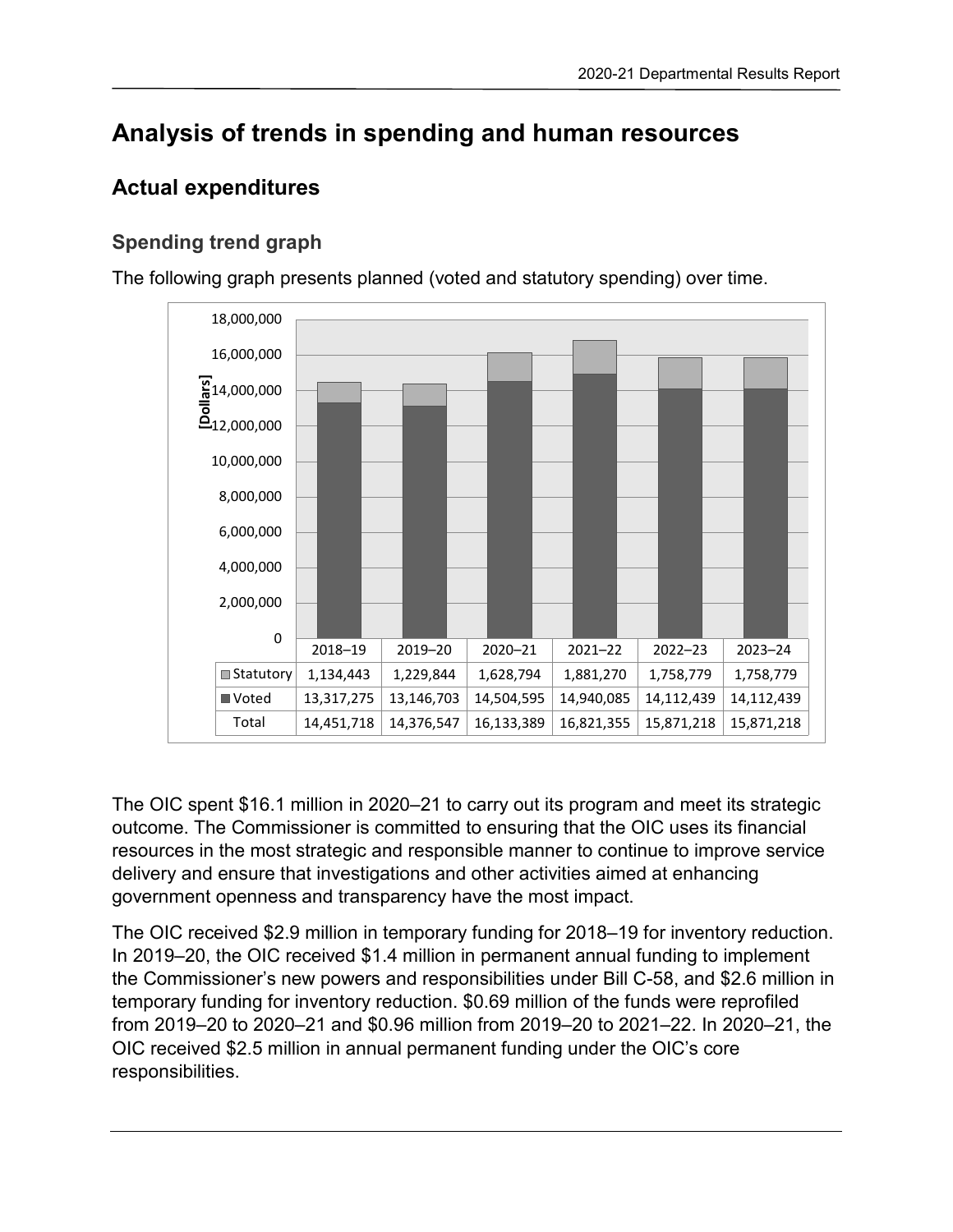For 2020–21 and beyond, the spending graph includes the funding for collective agreements: \$0.7 million for 2020–21 and \$0.3 million for 2021–22 and ongoing.

In 2020–21, the additional funding received enabled the OIC to focus on expanding its workforce in order to better serve Canadians and resolve complaints more quickly. The vast majority of the OIC's spending (80 percent) was for salaries and associated employee costs. The increased permanent funding in 2020–21 and beyond will help ensure the OIC's investigations program is viable and sustainable, and can achieve maximum results for Canadians.

### **Budgetary performance summary for core responsibility and Internal Services (dollars)**

| <b>Core</b><br>responsibilities Main<br>and Internal<br><b>Services</b> | $2020 - 21$<br><b>Estimates</b> | 2020-21<br><b>Planned</b><br>spending | $2021 - 22$<br><b>Planned</b><br>spending | $2022 - 23$<br><b>Planned</b><br>spending | 2020-21<br><b>Total</b><br>authorities<br>available<br>for use | 2018-19<br><b>Actual</b><br>spending<br>(authorities<br>used) | 2019-20<br><b>Actual</b><br>spending<br><b>(authorities</b><br>used) | 2020-21<br><b>Actual</b><br>spending<br><b>(authorities</b><br>used) |
|-------------------------------------------------------------------------|---------------------------------|---------------------------------------|-------------------------------------------|-------------------------------------------|----------------------------------------------------------------|---------------------------------------------------------------|----------------------------------------------------------------------|----------------------------------------------------------------------|
| Government<br>Transparency                                              | 9,931,748                       | 9,931,748                             | 12,784,230                                | 12,062,126                                | 10,828,643                                                     | 10,190,225                                                    | 9,976,641                                                            | 10,208,219                                                           |
| Subtotal                                                                | 9,931,748                       | 9,931,748                             | 12,784,230                                | 12,062,126                                | 10,828,643                                                     | 10,190,225                                                    | 9,976,641                                                            | 10,208,219                                                           |
| Internal<br><b>Services</b>                                             | 3,136,340                       | 3,136,340                             | 4,037,125                                 | 3,809,092                                 | 6,285,285                                                      | 4,261,493                                                     | 4,399,906                                                            | 5,925,170                                                            |
| Total                                                                   | 13,068,088                      | 13,068,088                            | 16,821,355                                | 15,871,218                                | 17,113,928                                                     | 14,451,718                                                    | 14,376,547                                                           | 16,133,389                                                           |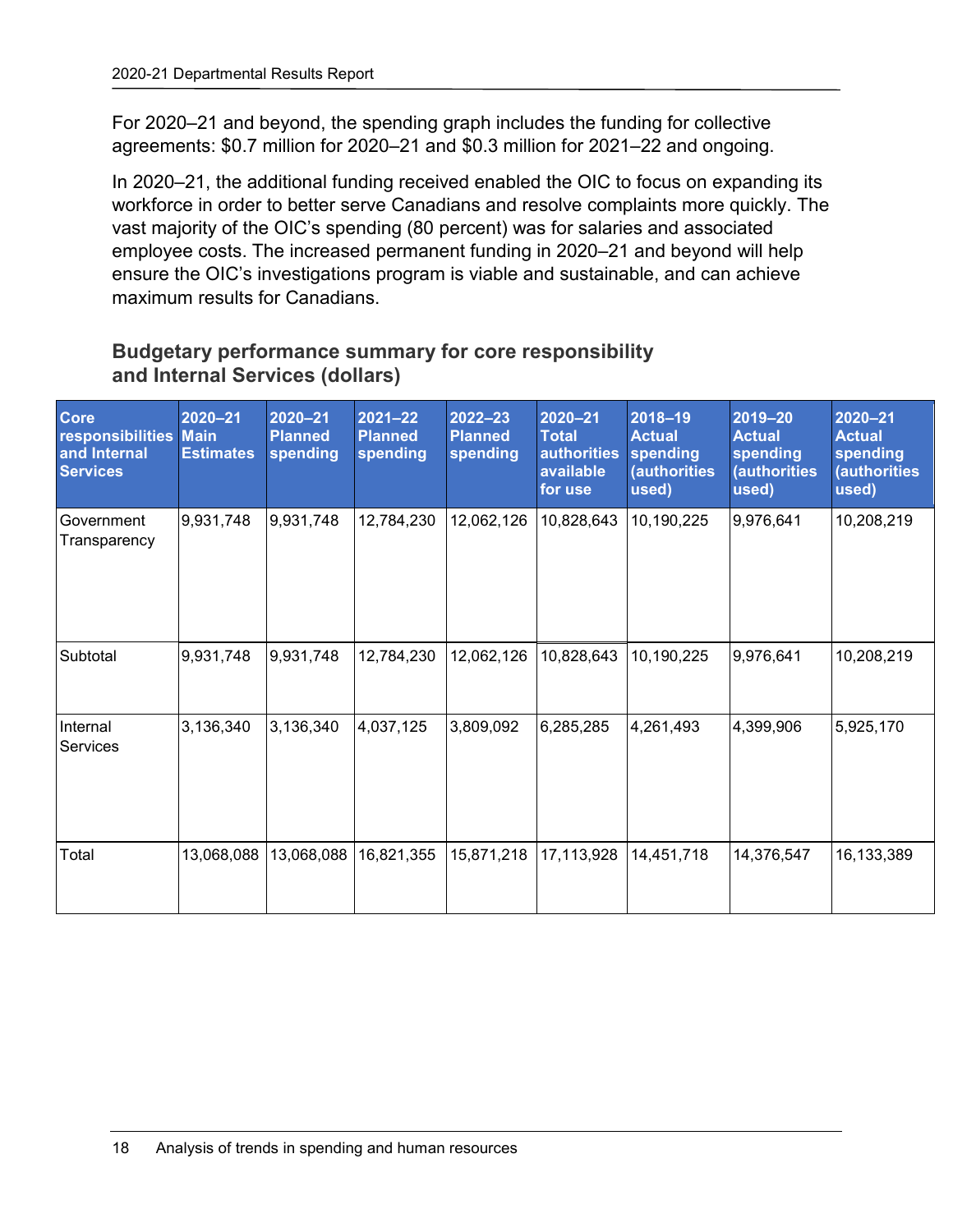### <span id="page-20-0"></span>**Actual human resources**

| <b>Core responsibilities and</b><br><b>Internal Services</b> | 2018-2019<br><b>Actual full-</b><br><b>time</b><br>equivalents | 2019-2020<br><b>Actual full-</b><br><b>time</b><br>equivalents | 2020-2021<br><b>Planned</b><br>full-time<br>equivalents | 2020-2021<br><b>Actual full-</b><br><b>time</b><br>equivalents | 2021-2022<br><b>Planned</b><br>full-time<br>equivalents | 2022-2023<br><b>Planned</b><br>full-time<br>equivalents |
|--------------------------------------------------------------|----------------------------------------------------------------|----------------------------------------------------------------|---------------------------------------------------------|----------------------------------------------------------------|---------------------------------------------------------|---------------------------------------------------------|
| Government Transparency                                      | 57                                                             | 66                                                             | 86                                                      | 73                                                             | 103                                                     | 103                                                     |
| Subtotal                                                     | 57                                                             | 66                                                             | 86                                                      | 73                                                             | 103                                                     | 103                                                     |
| <b>Internal Services</b>                                     | 27                                                             | 28                                                             | 22                                                      | 36                                                             | 32                                                      | 32                                                      |
| Total                                                        | 84                                                             | 94                                                             | 108                                                     | 109                                                            | 135                                                     | 135                                                     |

### **Human resources summary for core responsibility and Internal Services**

### <span id="page-20-1"></span>**Expenditures by vote**

For information on the OIC's organizational voted and statutory expenditures, consult the <u>Public Accounts of Canada 2020–2021</u>."

### <span id="page-20-2"></span>**Government of Canada spending and activities**

Information on the alignment of the OIC's spending with the Government of Canada's spending and activities is available in <u>GC InfoBase</u>.<sup>iii</sup>

### <span id="page-20-3"></span>**Financial statements and financial statements highlights**

### **Financial statements**

The OIC's financial statements (audited) for the year ended March 31, 2021 are available on the departmental website.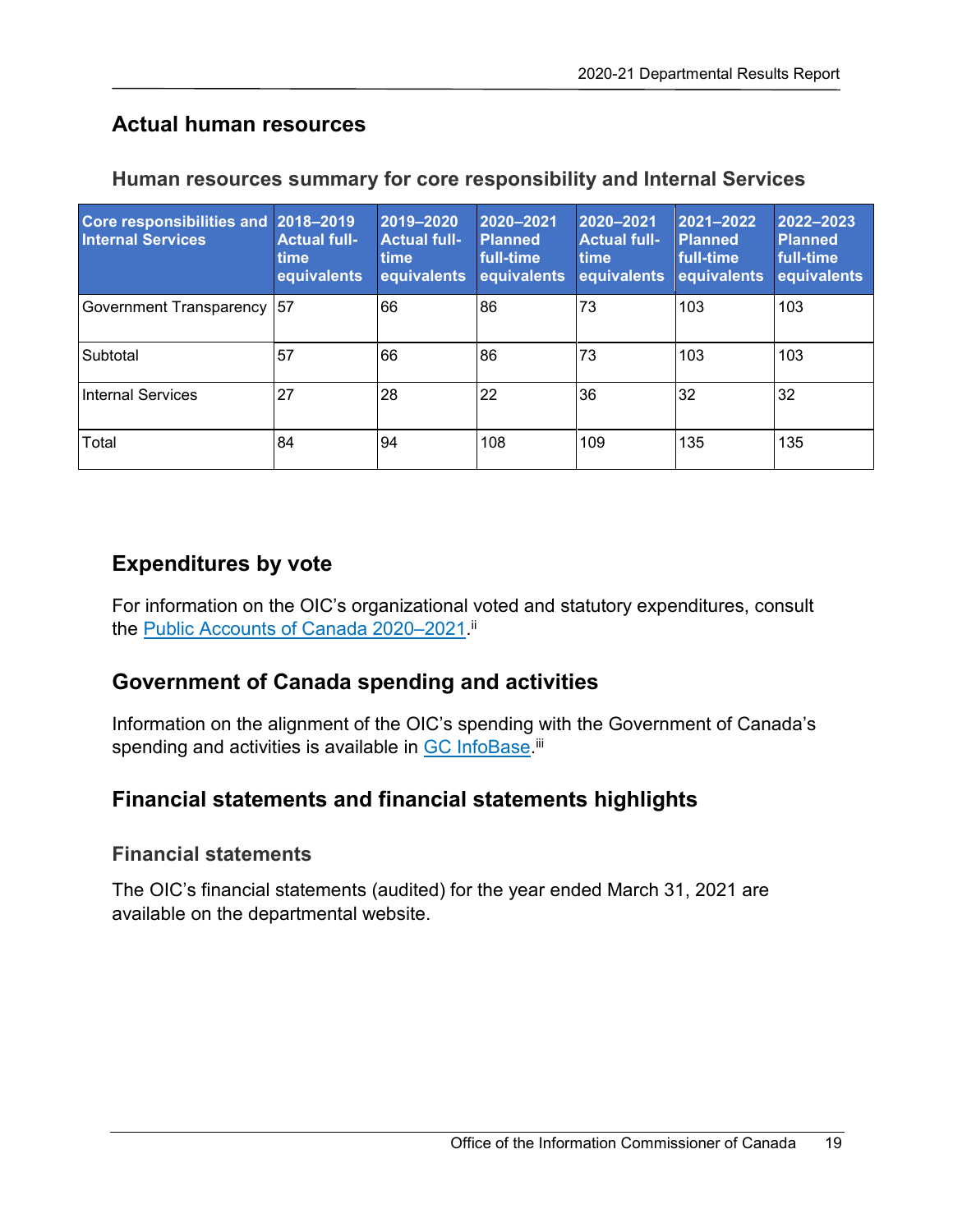### **Financial statement highlights**

### **Condensed Statement of Operations (unaudited) for the year ended March 31, 2021 (dollars)**

| <b>Financial information</b>                                         | $2020 - 21$<br><b>Planned</b><br><b>results</b> | $2020 - 21$<br><b>Actual results</b> | 2019-20<br><b>Actual results</b> | <b>Difference</b><br>$(2020 - 21)$<br><b>Actual results</b><br>minus<br>$2020 - 21$<br><b>Planned</b><br>results) | <b>Difference</b><br>$(2020 - 21)$<br><b>Actual results</b><br>minus<br>2019-20<br><b>Actual</b><br>results) |
|----------------------------------------------------------------------|-------------------------------------------------|--------------------------------------|----------------------------------|-------------------------------------------------------------------------------------------------------------------|--------------------------------------------------------------------------------------------------------------|
| Total expenses                                                       | 14,917,805                                      | 18,199,083                           | 16,520,511                       | 3,281,278                                                                                                         | 1,678,572                                                                                                    |
| Total revenues                                                       | 0                                               | 879                                  | 989                              | 879                                                                                                               | $-110$                                                                                                       |
| Net cost of operations<br>before government<br>funding and transfers | 14,917,805                                      | 18,198,204                           | 16,519,522                       | 3,280,399                                                                                                         | 1,678,682                                                                                                    |

The actual net cost of operations in 2020–21 was higher than 2020–21 planned results due to the OIC's securing additional funding after that year's initial figures were published.

The actual net cost of operations in 2020–21 was higher than in 2019–20 mostly due to the OIC's securing more funding that, in turn, resulted in increased spending for salaries and outsourced services.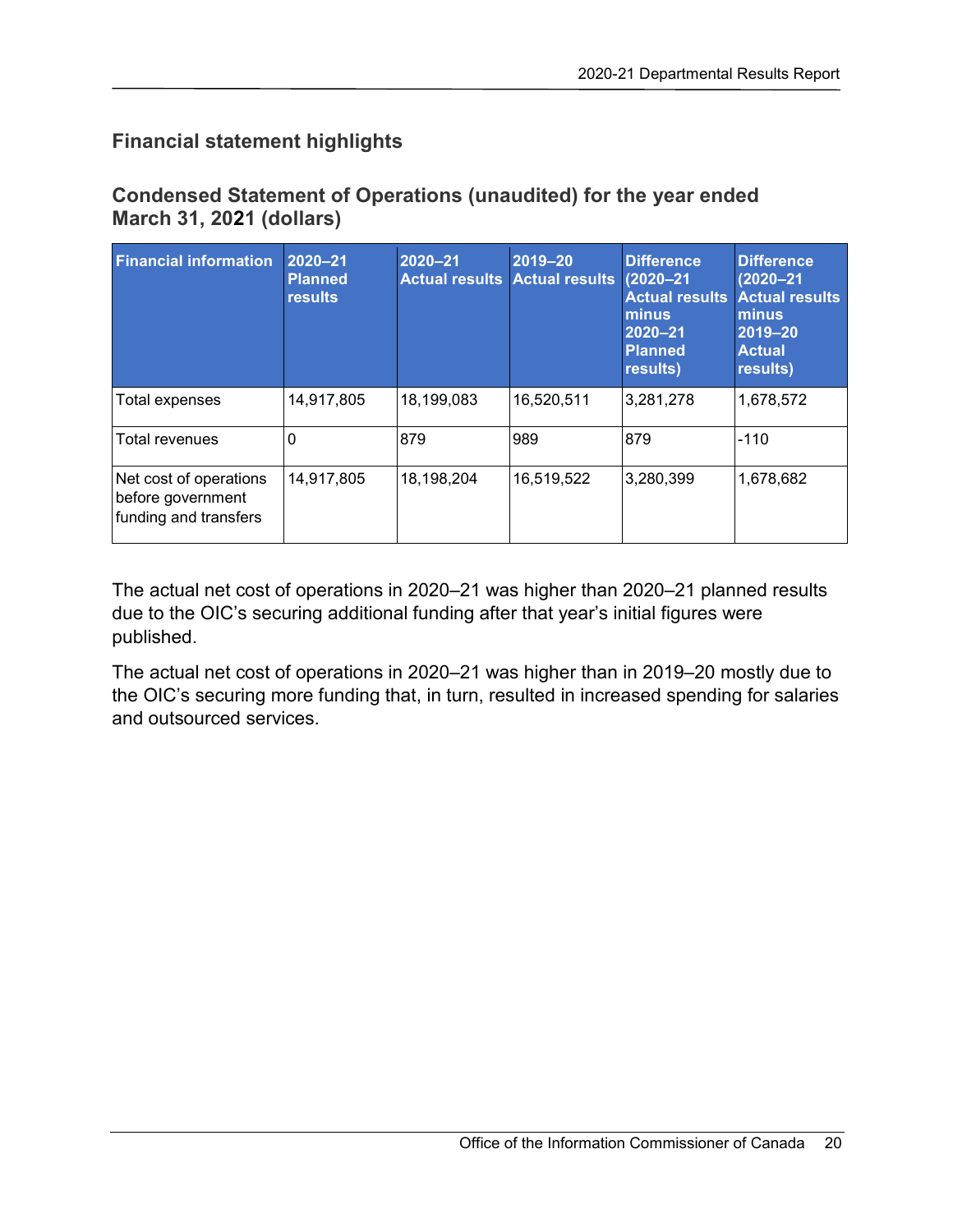### **Condensed Statement of Financial Position (unaudited) as of March 31, 2021 (dollars)**

| <b>Financial information</b>        | $2020 - 21$ | 2019-20   | <b>Difference</b><br>(2020-21 minus)<br>$2019 - 20$ |
|-------------------------------------|-------------|-----------|-----------------------------------------------------|
| Total net liabilities               | 3,228,574   | 2,469,394 | 759,180                                             |
| Total net financial assets          | 2,673,797   | 2,113,728 | 560,069                                             |
| Departmental net debt               | 554,777     | 355,666   | 199,111                                             |
| Total non-financial assets          | 2,202,712   | 2,029,891 | 172,821                                             |
| Departmental net financial position | 1,647,935   | 1,674,225 | $-26,290$                                           |

Total net liabilities for 2020–21 were \$3.2 million, an increase of \$0.76 million from 2019–20. This is mainly due to an increase in year-end accounts payable and vacation liability. The increase in non-financial assets largely resulted from the acquisition of tangible capital assets.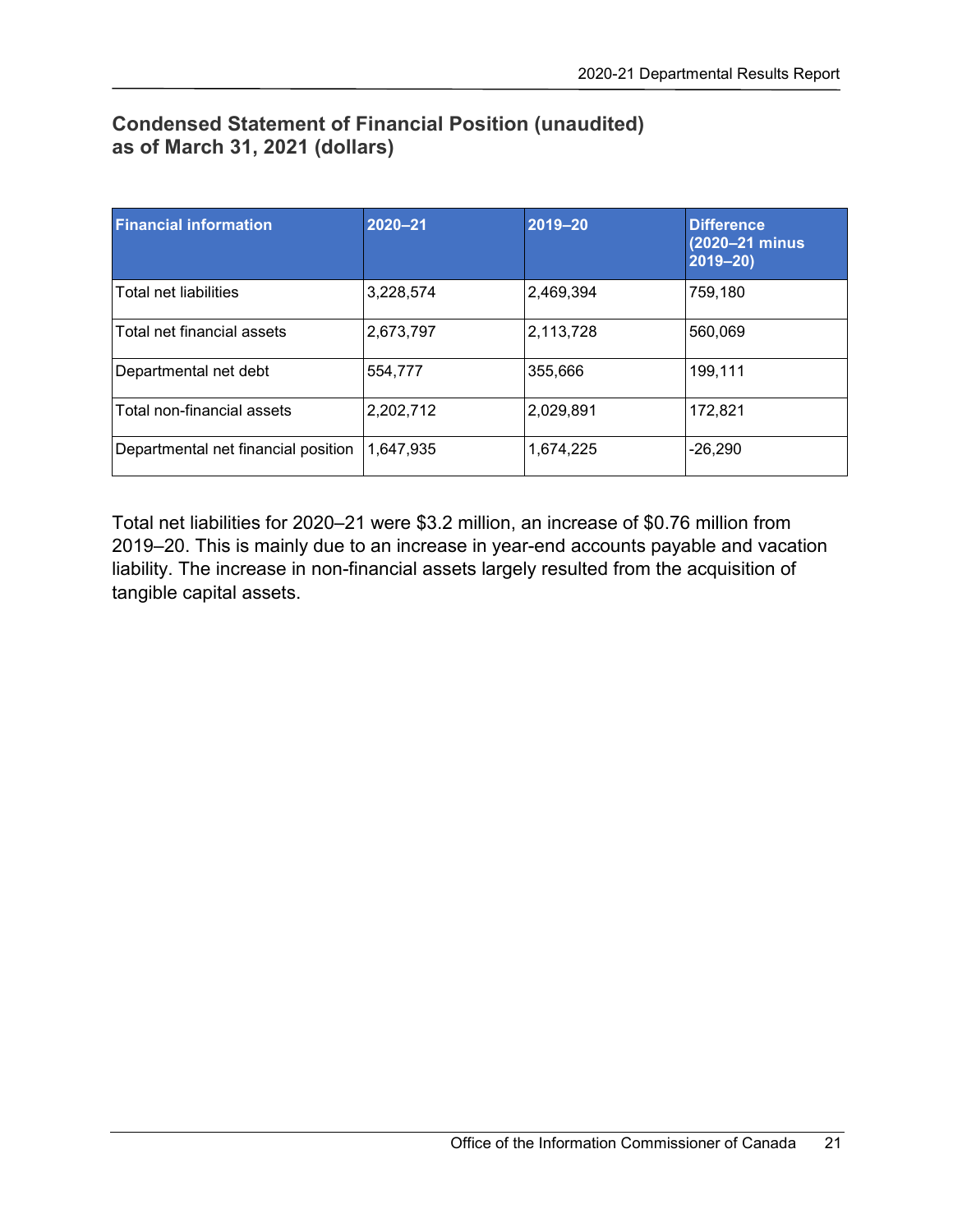# <span id="page-23-0"></span>**Corporate Information**

### <span id="page-23-1"></span>**Organizational profile**

**Appropriate minister:** Minister of Justice and Attorney General of Canada

**Commissioner:** Caroline Maynard, Information Commissioner of Canada

**Ministerial portfolio:** Department of Justice Canada

**Enabling instrument[s]:** Access to information Act (RSC, 1985, C-1)

### **Year of incorporation / commencement:** 1983

**Other:** For administrative purposes, the Minister of Justice is responsible for submitting the organization's Departmental Plan and Departmental Results Report.

### <span id="page-23-2"></span>**Raison d'être, mandate and role: who we are and what we do**

"Raison d'être, mandate and role: who we are and what we do" is available on the OIC's website.

### <span id="page-23-3"></span>**Operating context**

Information on the operating context is available on the OIC's website.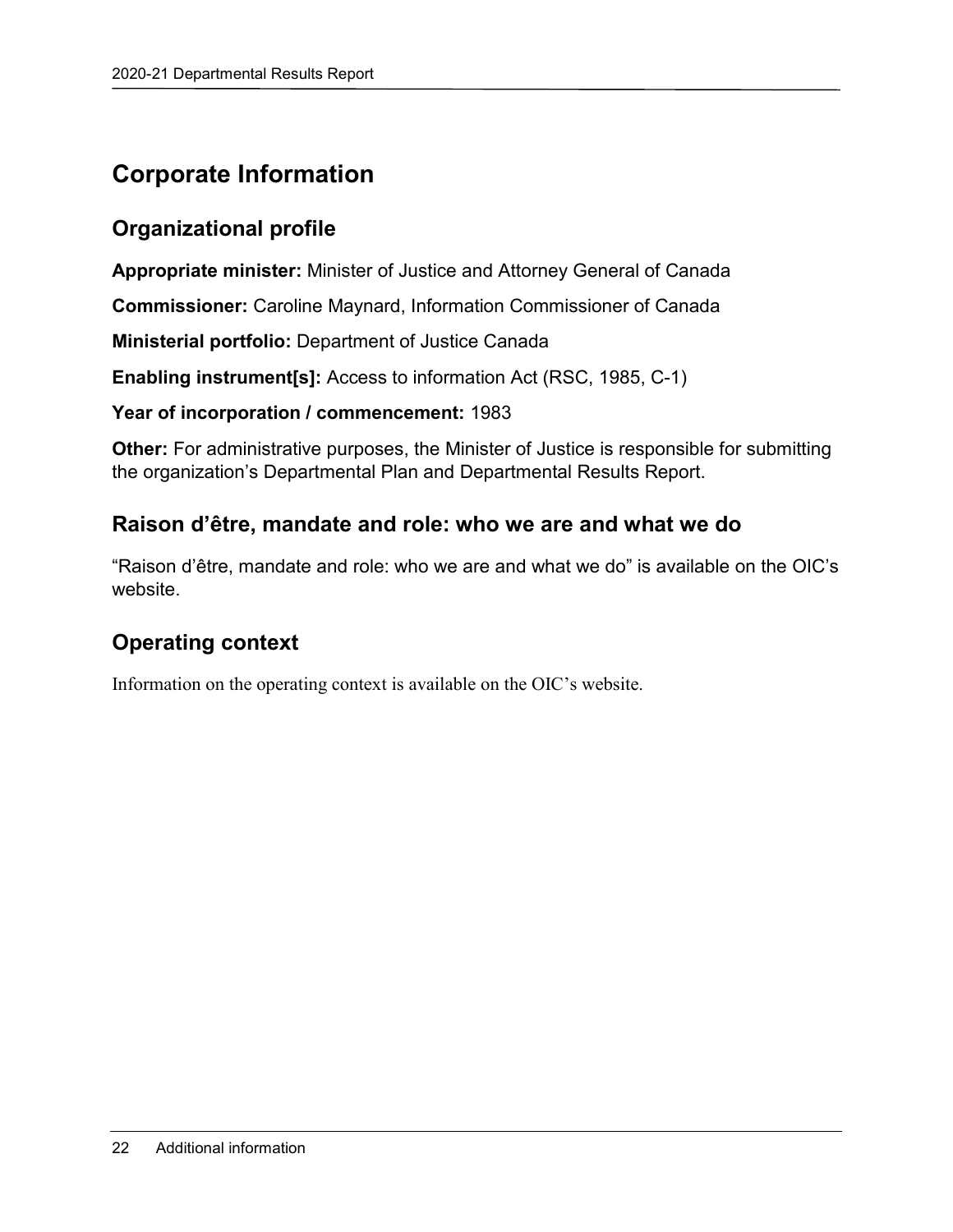### <span id="page-24-0"></span>**Reporting framework**

The OIC's Departmental Results Framework and Program Inventory of record for 2020– 21 are shown below.

|                                | Core Responsibility: Government Transparency                                                                                                                                                                    |                                                                                                      |                  |  |  |  |  |  |  |
|--------------------------------|-----------------------------------------------------------------------------------------------------------------------------------------------------------------------------------------------------------------|------------------------------------------------------------------------------------------------------|------------------|--|--|--|--|--|--|
| Departmental Results Framework | Departmental Result: Canadians<br>receive timely resolution of<br>complaints about how federal                                                                                                                  | Indicator: Median turnaround<br>time for administrative cases                                        |                  |  |  |  |  |  |  |
|                                | institutions process<br>access to information requests.                                                                                                                                                         | Indicator: Median turnaround<br>time for refusal cases                                               |                  |  |  |  |  |  |  |
|                                | Departmental Result: Institutions<br>meet their obligations under<br>the Access to Information Act<br>and adopt measures<br>to address institutional and<br>systemic issues<br>affecting access to information. | Indicator: Percentage of<br>recommendations from<br>investigations of complaints that<br>are adopted | nternal Services |  |  |  |  |  |  |
|                                |                                                                                                                                                                                                                 | Indicator: Percentage of<br>recommendations from<br>systemic investigations that are<br>adopted      |                  |  |  |  |  |  |  |
| Program Inventory              | Compliance with access to<br>information obligations.                                                                                                                                                           |                                                                                                      |                  |  |  |  |  |  |  |
|                                |                                                                                                                                                                                                                 |                                                                                                      |                  |  |  |  |  |  |  |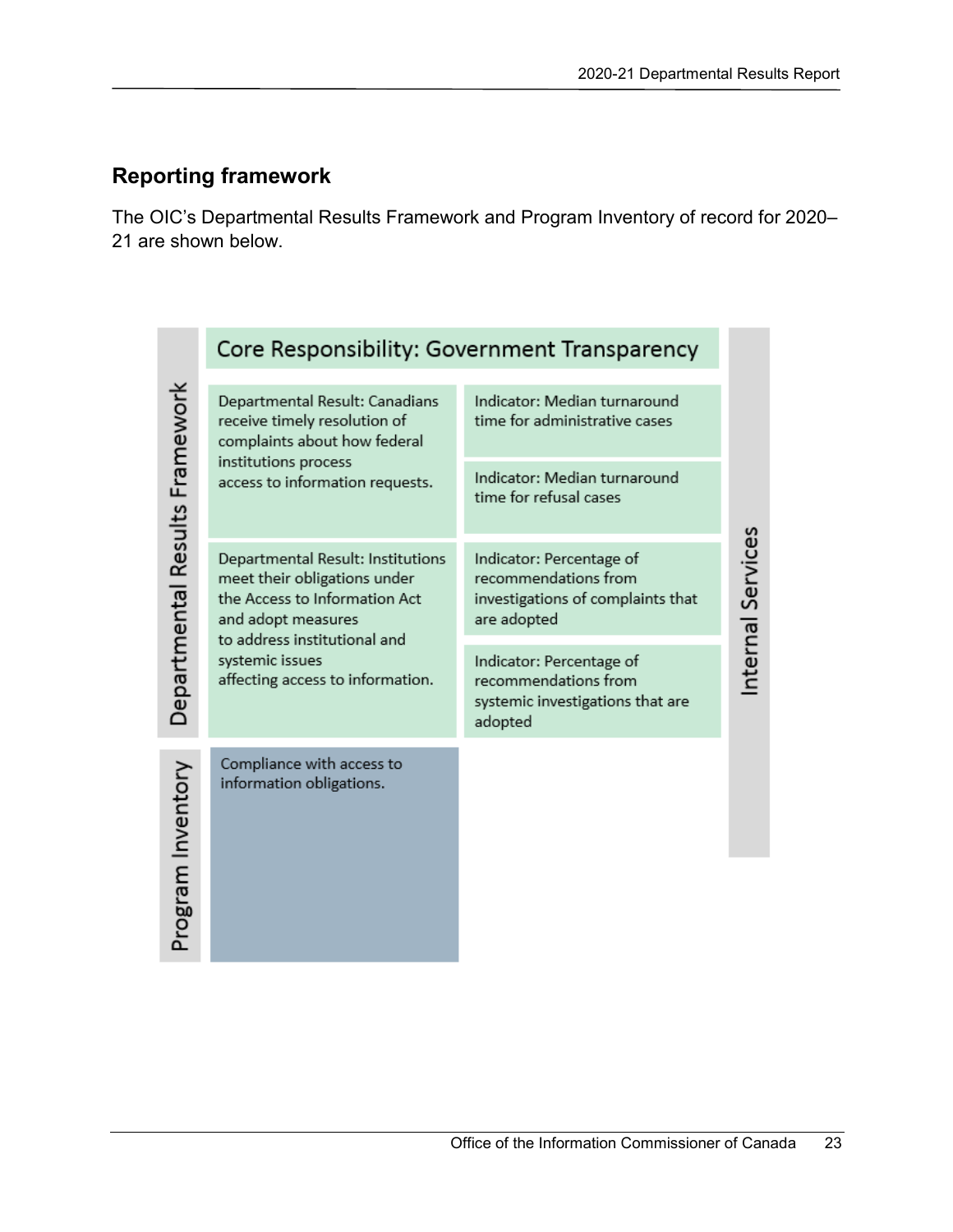### <span id="page-25-0"></span>**Supporting information on the program inventory**

Financial, human resources and performance information for OIC's Program Inventory is available in <u>GC InfoBase</u> <sup>iv</sup>

### <span id="page-25-1"></span>**Supplementary information tables**

**The following supplementary information tables are available on the OIC's website:**

- **Report on Green Procurement**
- <span id="page-25-2"></span>**Gender-based analysis plus**

### **Federal tax expenditures**

The tax system can be used to achieve public policy objectives through the application of special measures such as low tax rates, exemptions, deductions, deferrals and credits. The Department of Finance Canada publishes cost estimates and projections for these measures each year in the <u>Report on Federal Tax Expenditures.</u> <sup>v</sup>

This report also provides detailed background information on tax expenditures, including descriptions, objectives, historical information and references to related federal spending programs as well as evaluations and GBA Plus of tax expenditures.

### <span id="page-25-3"></span>**Organizational contact information**

France Labine Deputy Commissioner, Corporate Services, Strategic Planning and Transformation Services Office of the Information Commissioner of Canada 30 Victoria Street Gatineau QC K1A 1H3

 $Tel \cdot 819 - 994 - 8181$ cell: 613-462-4441 Email: [france.labine@ci-oic.gc.ca](mailto:france.labine@ci-oic.gc.ca) Website: [www.oic-ci.gc.ca](http://www.oic-ci.gc.ca/)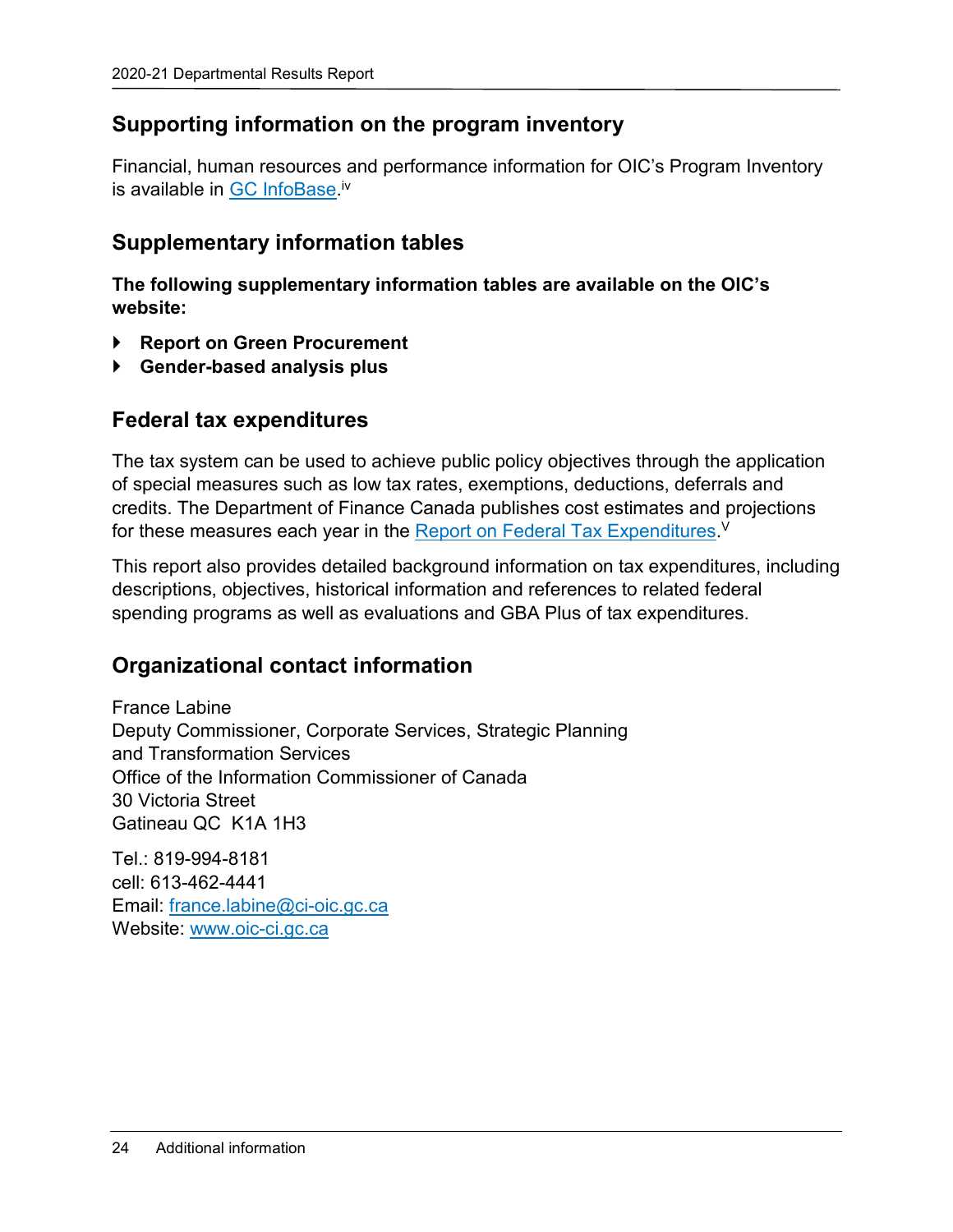# <span id="page-26-0"></span>**Appendix: definitions**

### **appropriation** (crédit)

Any authority of Parliament to pay money out of the Consolidated Revenue Fund.

### **budgetary expenditures** (dépenses budgétaires)

Operating and capital expenditures; transfer payments to other levels of government, organizations or individuals; and payments to Crown corporations.

### **core responsibility** (responsabilité essentielle)

An enduring function or role performed by a department. The intentions of the department with respect to a core responsibility are reflected in one or more related departmental results that the department seeks to contribute to or influence.

### **Departmental Plan** (plan ministériel)

A report on the plans and expected performance of an appropriated department over a 3-year period. Departmental Plans are usually tabled in Parliament each spring.

### **departmental priority** (priorité)

A plan or project that a department has chosen to focus and report on during the planning period. Priorities represent the things that are most important or what must be done first to support the achievement of the desired departmental results.

### **departmental result** (résultat ministériel)

A consequence or outcome that a department seeks to achieve. A departmental result is often outside departments' immediate control, but it should be influenced by programlevel outcomes.

### **departmental result indicator** (indicateur de résultat ministériel)

A quantitative measure of progress on a departmental result.

### **departmental results framework** (cadre ministériel des résultats)

A framework that connects the department's core responsibilities to its departmental results and departmental result indicators.

### **Departmental Results Report** (rapport sur les résultats ministériels)

A report on a department's actual accomplishments against the plans, priorities and expected results set out in the corresponding Departmental Plan.

### **experimentation** (expérimentation)

The conducting of activities that seek to first explore, then test and compare the effects and impacts of policies and interventions in order to inform evidence-based decision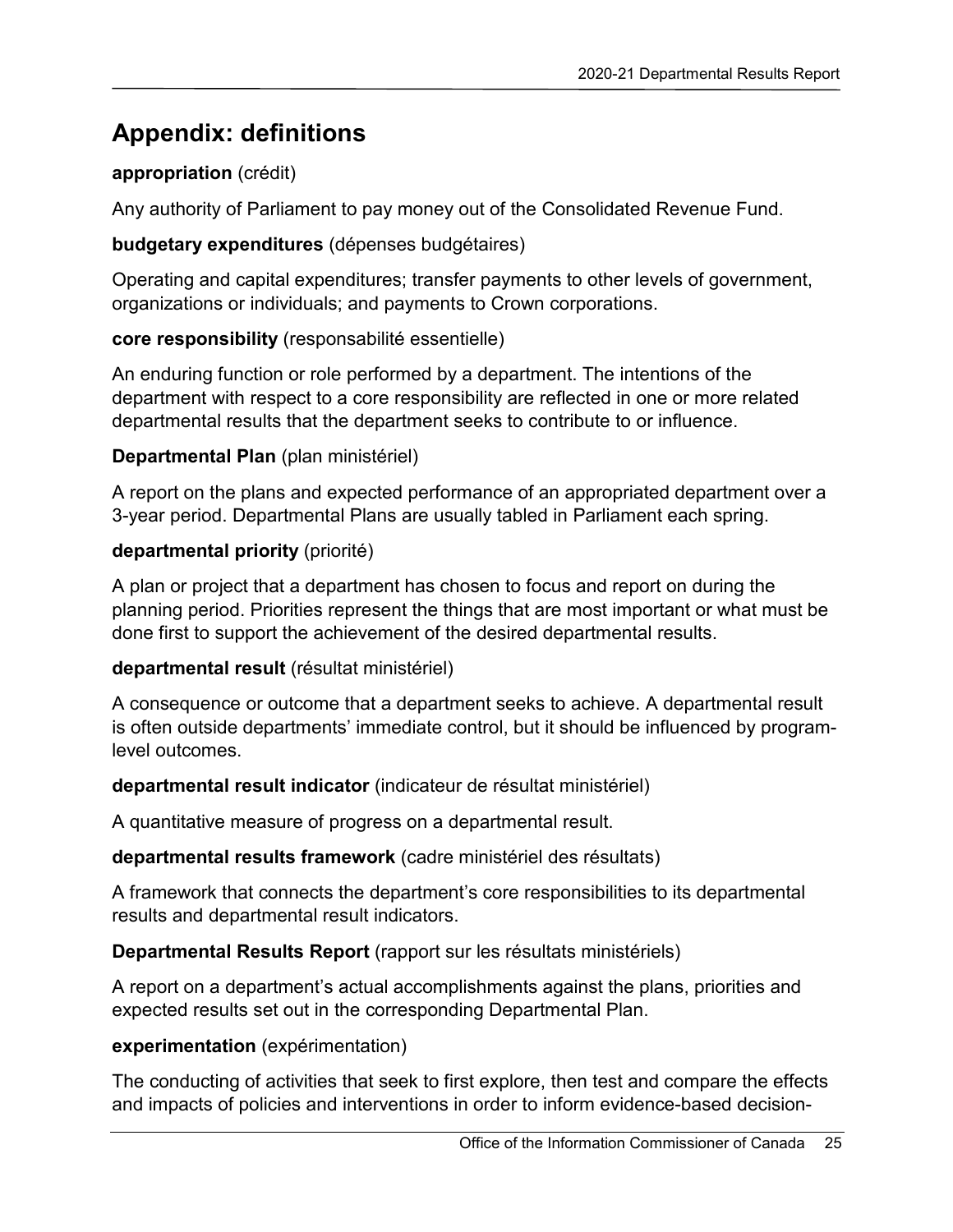making, and improve outcomes for Canadians, by learning what works, for whom and in what circumstances. Experimentation is related to, but distinct from innovation (the trying of new things), because it involves a rigorous comparison of results. For example, using a new website to communicate with Canadians can be an innovation; systematically testing the new website against existing outreach tools or an old website to see which one leads to more engagement, is experimentation.

### **full-time equivalent** (équivalent temps plein)

A measure of the extent to which an employee represents a full person-year charge against a departmental budget. For a particular position, the full-time equivalent figure is the ratio of number of hours the person actually works divided by the standard number of hours set out in the person's collective agreement.

### **gender-based analysis plus (GBA+)** (analyse comparative entre les sexes plus  $[ACS+])$

An analytical process used to assess how diverse groups of women, men and genderdiverse people experience policies, programs and services based on multiple factors including race ethnicity, religion, age, and mental or physical disability.

### **government-wide priorities** (priorités pangouvernementales)

For the purpose of the 2020–21 Departmental Results Report, those high-level themes outlining the government's agenda in the 2019 Speech from the Throne, namely: Fighting climate change; Strengthening the Middle Class; Walking the road of reconciliation; Keeping Canadians safe and healthy; and Positioning Canada for success in an uncertain world.

#### **horizontal initiative** (initiative horizontale)

An initiative where two or more federal organizations are given funding to pursue a shared outcome, often linked to a government priority.

#### **non-budgetary expenditures** (dépenses non budgétaires)

Net outlays and receipts related to loans, investments and advances, which change the composition of the financial assets of the Government of Canada.

#### **performance** (rendement)

What an organization did with its resources to achieve its results, how well those results compare to what the organization intended to achieve, and how well lessons learned have been identified.

#### **performance indicator** (indicateur de rendement)

A qualitative or quantitative means of measuring an output or outcome, with the intention of gauging the performance of an organization, program, policy or initiative respecting expected results.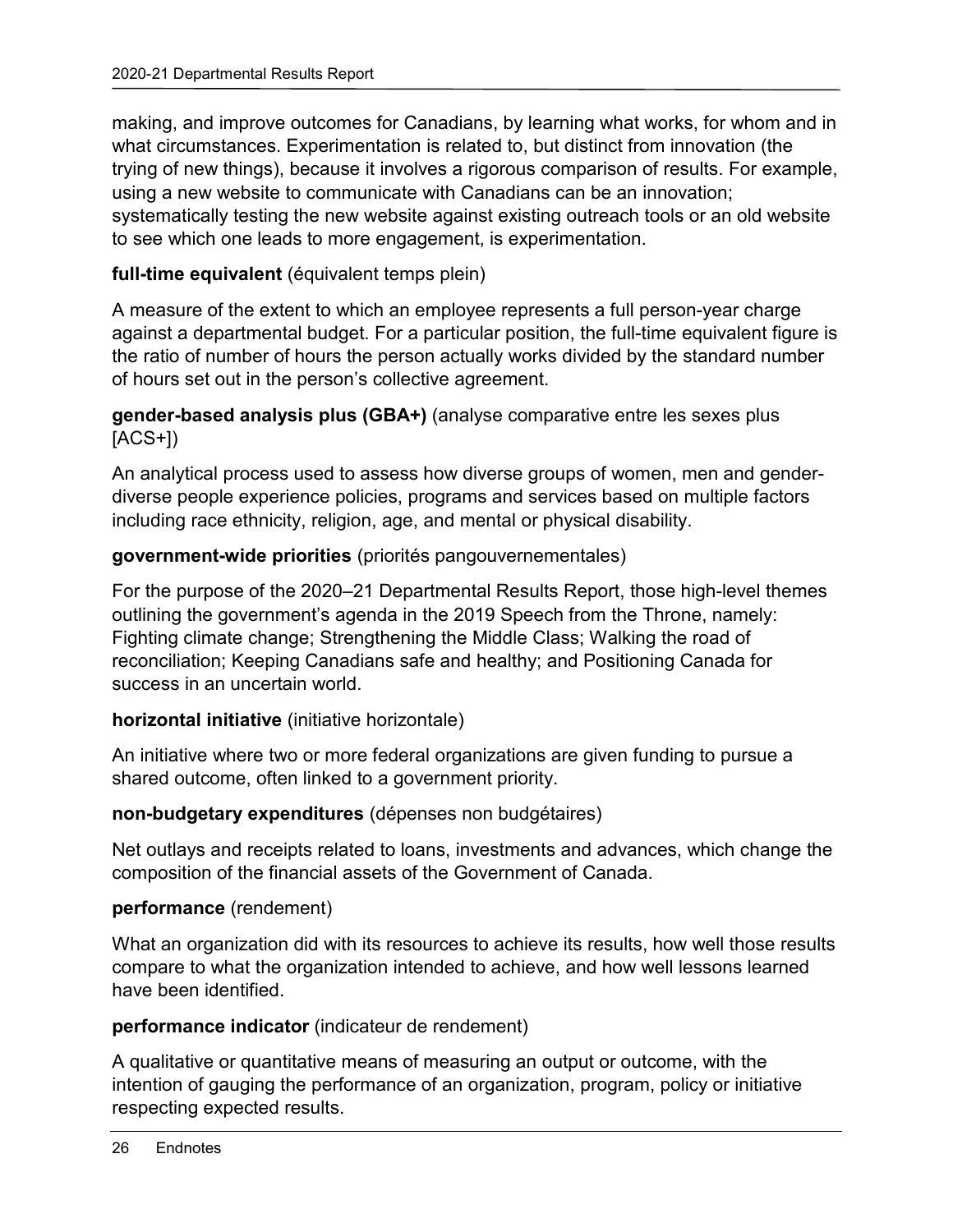### **performance reporting** (production de rapports sur le rendement)

The process of communicating evidence-based performance information. Performance reporting supports decision making, accountability and transparency.

#### **plan** (plan)

The articulation of strategic choices, which provides information on how an organization intends to achieve its priorities and associated results. Generally, a plan will explain the logic behind the strategies chosen and tend to focus on actions that lead to the expected result.

### **planned spending** (dépenses prévues)

For Departmental Plans and Departmental Results Reports, planned spending refers to those amounts presented in Main Estimates.

A department is expected to be aware of the authorities that it has sought and received. The determination of planned spending is a departmental responsibility, and departments must be able to defend the expenditure and accrual numbers presented in their Departmental Plans and Departmental Results Reports.

### **program** (programme)

Individual or groups of services, activities or combinations thereof that are managed together within the department and focus on a specific set of outputs, outcomes or service levels.

#### **program inventory** (répertoire des programmes)

Identifies all the department's programs and describes how resources are organized to contribute to the department's core responsibilities and results.

### **result** (résultat)

A consequence attributed, in part, to an organization, policy, program or initiative. Results are not within the control of a single organization, policy, program or initiative; instead they are within the area of the organization's influence.

#### **statutory expenditures** (dépenses législatives)

Expenditures that Parliament has approved through legislation other than appropriation acts. The legislation sets out the purpose of the expenditures and the terms and conditions under which they may be made.

#### **target** (cible)

A measurable performance or success level that an organization, program or initiative plans to achieve within a specified time period. Targets can be either quantitative or qualitative.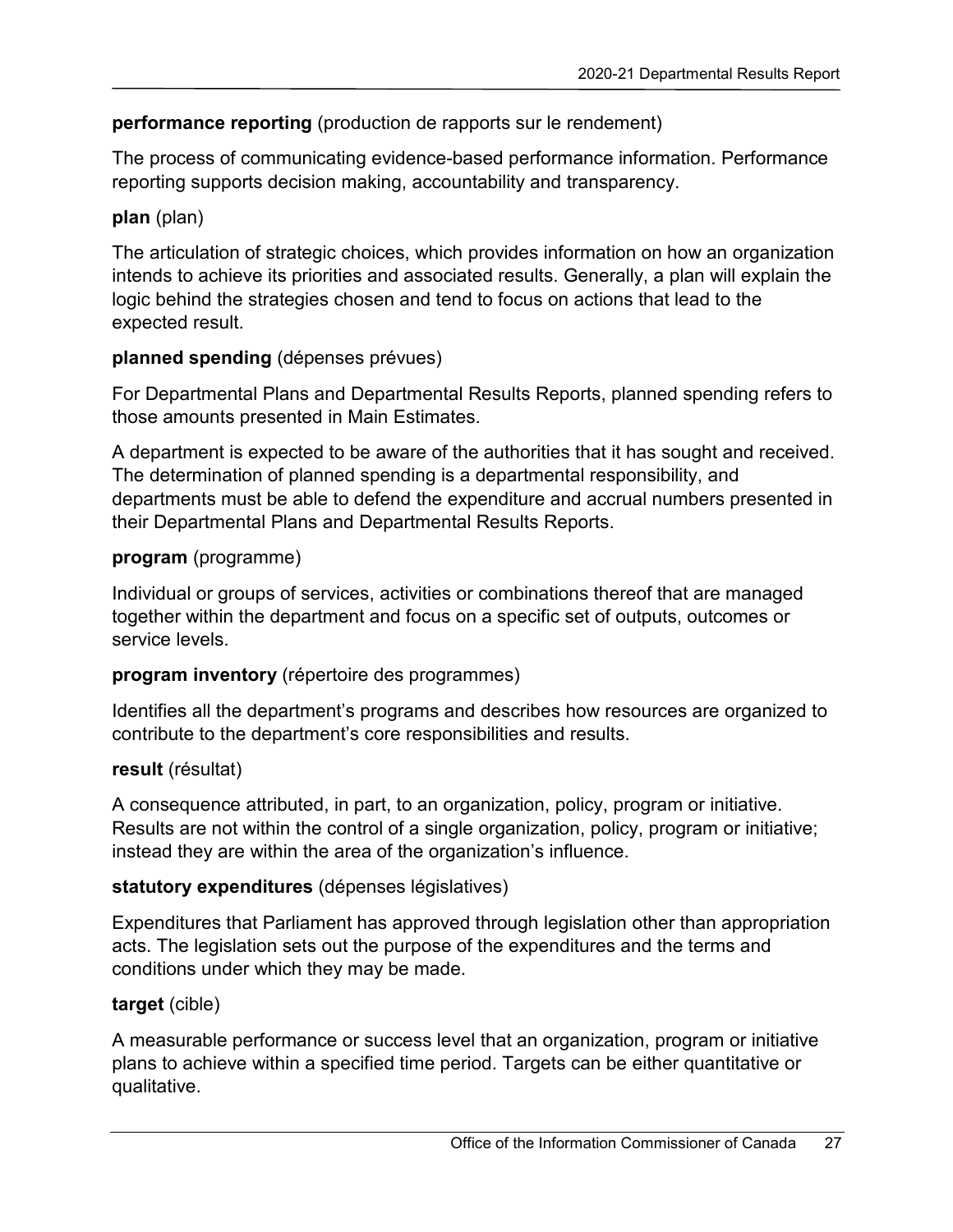### **voted expenditures** (dépenses votées)

Expenditures that Parliament approves annually through an appropriation act. The vote wording becomes the governing conditions under which these expenditures may be made.